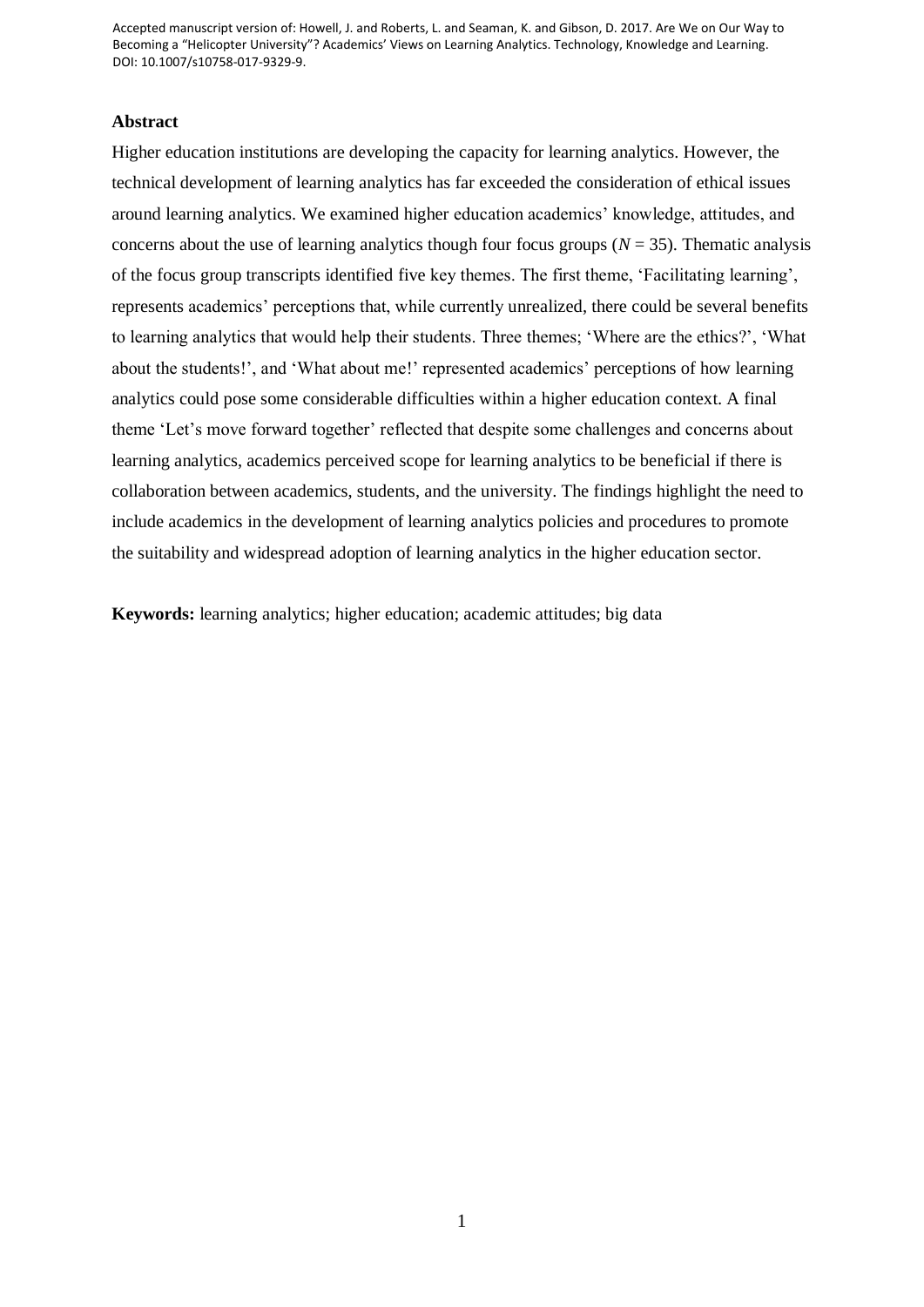### **1.0 Introduction**

Learning analytics is a fast growing area in technology enhanced learning research in higher education (Dyckhoff, Zielke, Bultmann, Chatti, & Schroeder, 2012). Learning analytics has stemmed from business intelligence, educational data mining, and recommender systems and can be described as the collection, analysis, and reporting of big data on students (Siemens, 2013). Many higher education institutions are developing, or are already using, learning analytics with a focus on predicting student retention (Arnold & Pistilli, 2012; Corrin & de Barba, 2014), yet learning analytics is also designed to understand student learner behaviors, and improve learning by providing personalized feedback and support (Siemens, 2013). Despite the capabilities for learning analytics to improve student learning experiences, there has been limited application of learning analytics to improve learning instruction (Dede, Ho, & Mitris, 2016), with higher education institutions preferring to focus on strategic priorities around finances, research, and marketing (West et al., 2015). The greater focus on prediction over learning emphasizes the gap in the application of big data and learning analytics towards enhancing learning and teaching, with further research required into how students and academics can use learning analytics to enhance learning (Dede et al., 2016).

The exponential development of learning analytics has mirrored that of other technological advancements, yet there has been limited consideration of the underlying ethical issues surrounding the use of learning analytics (Slade & Prinsloo, 2013; Swenson, 2014; Willis, Slade & Prinsloo, 2016). Colvin et al. (2015) identified the absence of consumer voices, such as students and academics, the intended users of many of the artefacts developed by learning analytics, as one of the key ethical issues. It is of considerable concern that students and staff are seldom consulted in the decision making process, as this may be detrimental to the systemic adoption of learning analytics in higher education settings (Beattie, Woodley, & Souter, 2014). Of the limited research available, the majority focus on students' attitudes (e.g., Arnold & Pistilli, 2012; Atif, Bilgin & Richards, 2015; Corin & de Barba, 2014; Kerly, Ellis, & Bull, 2008; Kosba, Dimitrova, & Boyle, 2005; Reimers & Noevsky, 2015; Roberts, Howell, Seaman, & Gibson, 2016; Santos, Verbert, Govaerts, & Duval, 2013; Slade & Prinsloo, 2015) rather than academics' attitudes.

The successful implementation and maintenance of learner-centered analytics is dependent upon the involvement of the intended end users. Whilst there are a range of potential end users; including students, student support staff, staff engaged in curriculum development and implementation, and managers; academics with teaching responsibilities comprise a core constituency whose views have seldom been the focus of learning analytics research. The Technology Acceptance Model (Adams, Nelson, & Todd, 1992; Davis, Bagozzi & Warshaw,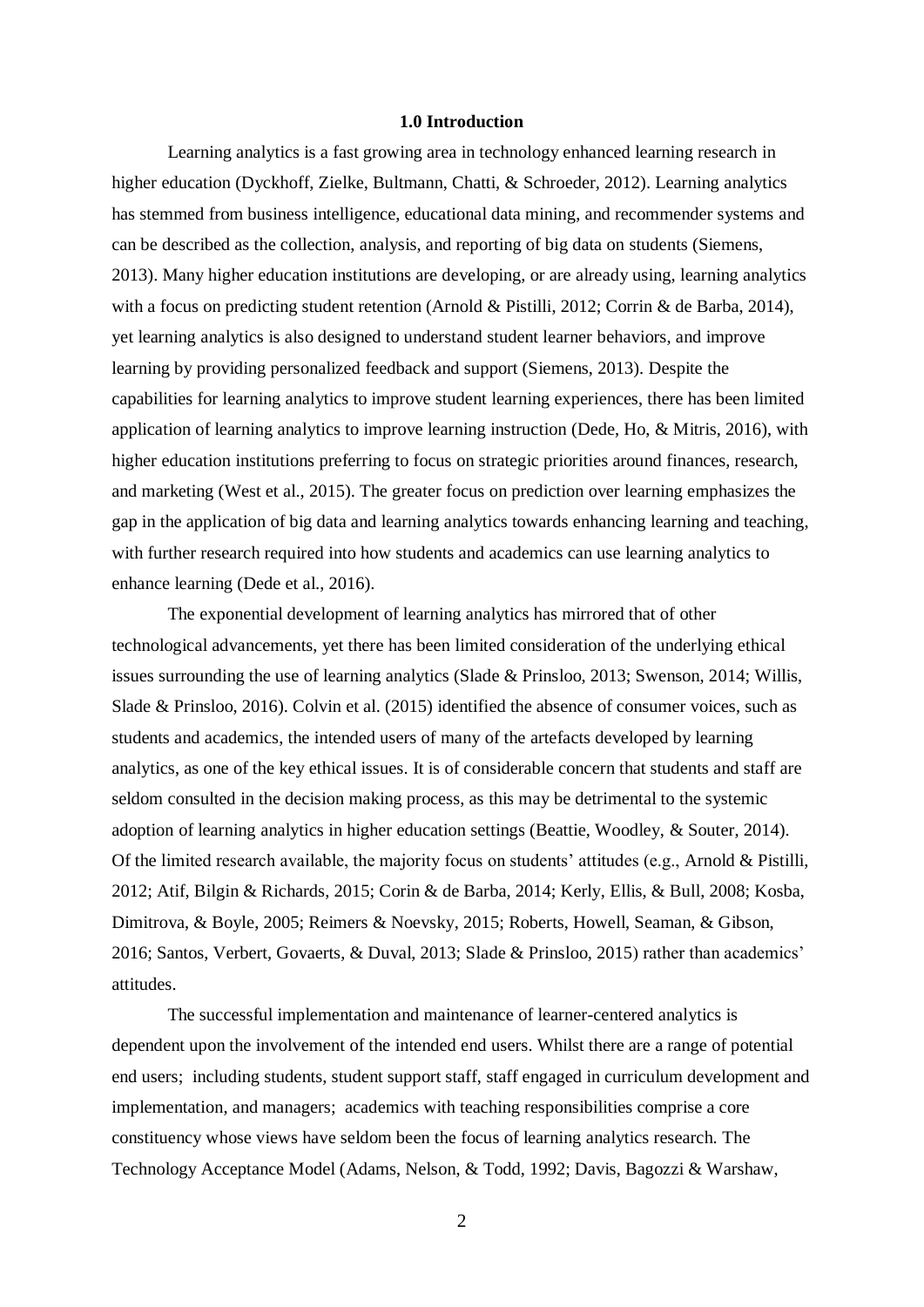1989; Venkatesh & Davis, 2000; Venkatesh & Bala, 2008) provides a useful theoretical model for understanding the impact of academics' perceptions on future use of learning analytics. At the core of the Technology Acceptance Model, the perceived usefulness and perceived ease of use of new technologies drives intention to use and actual use. The range of factors predictive of perceived usefulness and perceived ease of use broadly encompass individual differences, system characteristics, social influences, and facilitation conditions. In this article we first summarize the extant literature on academics' perceptions of learning analytics. We then report on the findings from four focus groups with academics, prior to situating the findings within the Technology Acceptance Model and making recommendations that higher education institutions use information on the perceptions of key stakeholders to develop clear policies, messages, and procedures that are acceptable to all involved.

### **1.1 Academics and learning analytics**

Limited research to date has examined academics' perceptions of learning analytics. When academics have not used learning analytics, research indicates they express confusion about what learning analytics is and how it would be of benefit to their teaching practices (Corrin, Kennedy, & Mulder, 2013). However, research also indicates academics see the potential value of learning analytics in enhancing teaching practices and student learning. In a survey of 250 academics at a university in Australia, 70% agreed or strongly agreed that use of online resources would benefit students (Kregor, Breslin, & Fountain, 2012). Whilst surveys suggest learning analytics are viewed as potentially beneficial to teaching practices academics also express skepticism over the utility of learning analytics (Corrin et al., 2013; Kregor et al., 2012; Miles, 2015). Some academics hold reservations concerning students' ability to interpret such feedback (Corrin et al., 2013; Miles, 2015), could the possible impact on students' self-esteem and capacity to learn and grow (Corrin et al., 2013; West, Huijser, & Heath, 2016) and the additional workload learning analytics would impose (Miles, 2015). As identified in the Technology Acceptance Model (Davis et al., 1989), if staff retain concerns about the usefulness of learning analytics then they are likely to have a reduced intention to use learning analytics, which may impede acceptance and integration of learning analytics in their teaching practices. Given there are numerous benefits to organizations that use learning analytics, such as improved retention rates for universities (e.g., de Freitas et al., 2016), it would be informative to specifically identify how academics view learning analytics so that academic concerns can be addressed in the implementation of learning analytics systems. Such an approach may then facilitate the adaptation of technological advancements within academic settings.

As academics gain experience with learning analytics, there may be a change in their views of the utility of learning analytics (West et al., 2015). Experienced academics note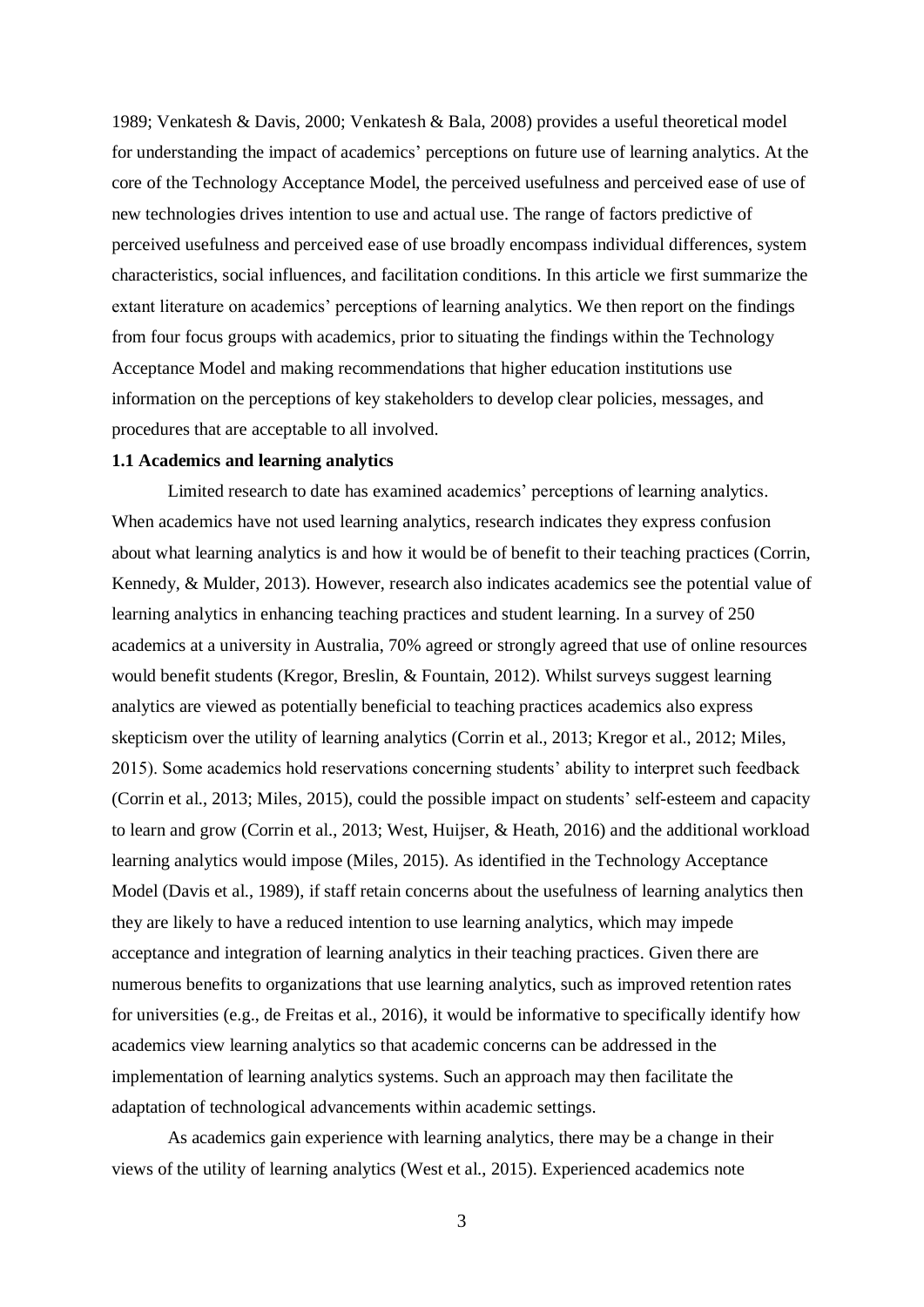advantages of learning analytics such as the ability to promptly address the needs of students identified 'at risk' (Arnold  $\&$  Pistilli, 2012) and providing students with the means to track their own progress (Arnold & Pistilli, 2012; West et al., 2015). Students can use learning analytics to identify actions that improve their performance, resulting in improved understanding of the importance of completing quizzes and assignments (West et al., 2015) and increased activity in online forums, posting more questions related to assignment requirements well in advance of due dates (Arnold & Pistilli, 2012).

Academics have also noted disadvantages of learning analytics based on their experiences. Some have stated current data representations were not useful for students (Corrin et al., 2013; Drachsler & Greller, 2012), engaging adequately with the system was too time consuming (Kregor et al., 2012), and could result in excess emails from worried students (Arnold & Pistilli, 2012). As a result, although there are academics who are enthusiastic about learning analytics (Kregor et al., 2012), this enthusiasm lags compared to administrators/senior leaders and students (Kregor et al., 2012; Miles, 2015). One source of discontent for academics is the level of support and communication received about learning analytics. For example, West et al. (2015) reported training for learning analytics had only been attended by, at most, 15% of Australian academics surveyed; however 86% of their participants indicated they wanted to attend training. Similar results have been reported in other countries included the United Kingdom (Reed, 2012). The key message throughout these quantitative studies is the current lack of support and communication academics receive when faced with learning analytics (Kregor et al., 2012; Reed, 2014; West et al., 2015).

The perceived lack of support may explain, in part, academics' lack of enthusiasm compared to administrators and students (Kregor et al., 2012; Miles, 2015). Lack of enthusiasm may also stem from reported concerns about students' ability to effectively use the feedback (Drachsler & Greller, 2012), concerns over the secure and ethical use of the analytics (West et al., 2015), perceived incompatibility of learning analytics with academics' current workload (Arnold & Pistilli, 2012; Reed, 2014), and concerns that the learning analytics system would not be easy to use (Corrin et al., 2013). The lack of readiness from one of the intended main users of learning analytics, academics with teaching responsibilities, poses a threat to the uptake within higher education settings, whilst the speculative nature of these studies highlight the need to further explore higher education academics' knowledge, attitudes and concerns towards learning analytics.

Academics have also raised ethical concerns about learning analytics. In a review of several universities' practices, Willis et al (2016) raised concerns about who should be using and acting upon the messages from learning analytics systems provide a range of data about learners'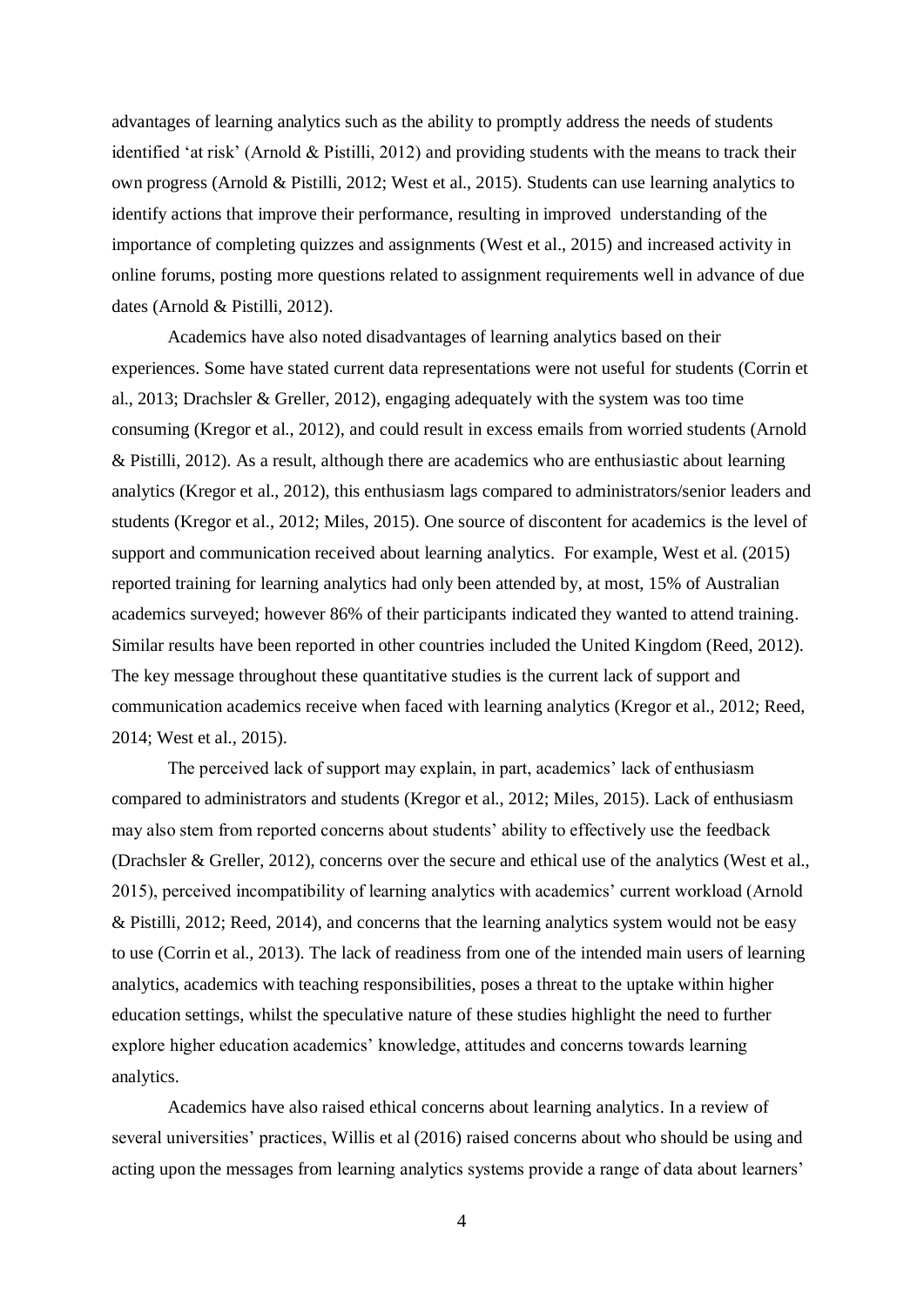activities and interests, yet there is uncertainty around who is in control of the data, and who needs to respond to the data: students, teachers, or the institution? (Willis et al. 2016). The obligation to act centers on questions of if, when, how, and who engages with the student (Prinsloo & Slade, 2017; West et al., 2016; Willis et al., 2016). An important consideration is the inherent power imbalance between academics and students and the associated concept of fiduciary duty (Willis et al., 2016). With this imbalance in mind, concern has been expressed that learning analytics may be used punitively or to profile/label students (Corrin et al., 2013; Lawson, Beer, Rossi, Moore, & Fleming, 2016; Scholes, 2016; West et al., 2016). The use of data in such ways conflicts with ethical principles such as non-maleficence, justice and beneficence; principles cited by academics as key to guiding the implementation and use of learning analytics (West et al., 2016).

Academics have identified transparency to students and staff as a key consideration for the implementation of learning analytics. Without this there is concern data may be used for purposes such as performance management (West et al., 2016). In a survey of academics, data openness and transparency were considered to be the second and third most impacted 'soft barriers' to the implementation of learning analytics (Drachsler & Greller, 2016).

Although the research suggests that there are concerns held by academics, the studies to date have focused on how learning analytics may be integrated into teaching practices (e.g., West et al., 2015) or academics views regarding the ethics of learning analytics (e.g., West et al., 2016). The majority of studies have utilized surveys (e.g., Drachsler & Greller, 2012; Kregor et al., 2012; West et al., 2016) that required the evaluation of constrained statements, which does not allow for a thorough exploration of academics' attitudes towards learning analytics. In an exception to this Corrin et al. (2013) conducted focus groups with 29 academics, seeking to examine academics' views on their current teaching practices and how learning analytics could be integrated into their teaching (Corrin et al., 2013). Corrin et al. (2013) reported themes about how learning analytics could be used to help identify 'at risk' students and improve curriculum design by understanding better how students learn (Corrin et al., 2013). There were other potential uses for learning analytics identified such as tracking student compliance with mandatory safety modules, enrolment within tutorial groups and guidance for future subject selection (Corrin et al., 2013). The academics from Corrin et al.'s (2013) focus groups further noted practical obstacles in the implementation of learning analytics such as, accurately tracking student's online engagement and prior knowledge were considered to be difficult tasks. These are all important concepts that require consideration from institutions implementing learning analytics. Further research is required to extend Corrin et al.'s (2013) study to explore the broader range of academics attitudes, perceptions, and concerns regarding learning analytics beyond Corrin's focus on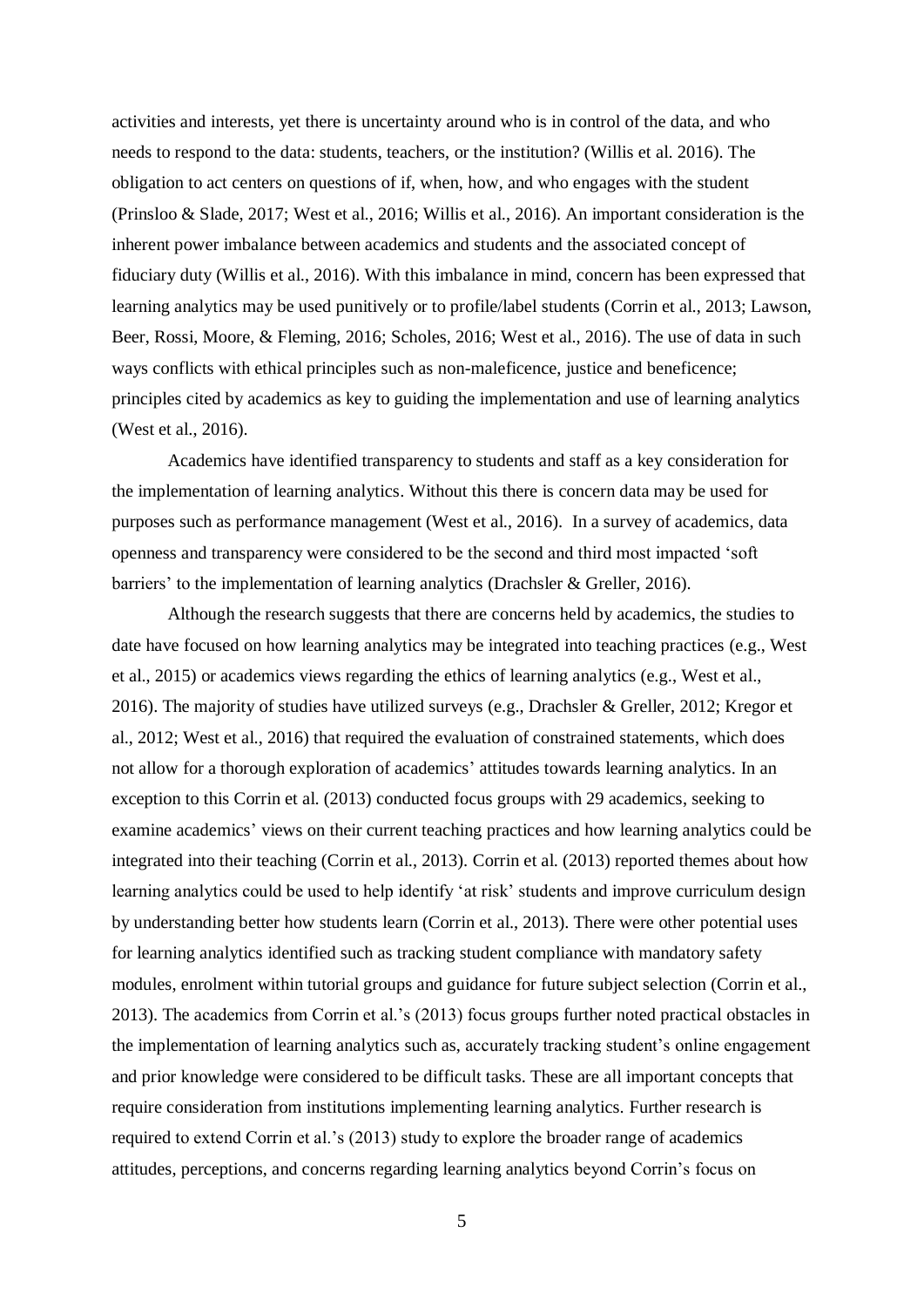integrating learning analytics into current teaching practices. Such a project would sufficiently allow researchers, and higher education institutions, to identify how they communicate to academics about learning analytics to improve academics engagement with technology systems, whilst simultaneously reducing any perceived concerns or barriers to such systems. The current study builds on the limited previous research to further explore academics' perceptions of learning analytics. By systematically exploring academics' attitudes towards learning analytics across a variety of teaching roles and expertise, we hope to provide new insights that can inform the development and implementation of learning analytics programs in higher education, ensuring learning analytics are developed and delivered in a manner that is acceptable to academics and provide a focus on student learning.

## **2.0 Method**

### **2.1 Research Setting**

This research was undertaken in a university that is in the early stages of developing learning analytics capability. The university currently collects, collates, and analyses student data from across the university to develop models of student retention. Future aims are to provide richly interactive and personalized learning experiences. At the time this research was conducted (2016) academics did not routinely have access to learning analytics.

### **2. 2 Participants**

To explore staff perceptions of learning analytics four focus group with current staff in varying teaching and professional roles were conducted at a large university in Australia. Previous research has typically employed self-selected samples (e.g., Corrin et al., 2013; Draschler & Greller, 2012; West et al., 2015), likely resulting in over-representation of academic staff who are already interested in, or engaging with, learning analytics. To overcome biases associated with self-selection we purposively sampled and invited groups to participate, and where possible scheduled the focus groups at their regular meeting times to maximize participation. These groups were selected to provide a range of types of teaching experience and expertise. The groups comprised a) 12 academics teaching undergraduate psychology, b) nine academics teaching into a smaller disciplinary cohort (undergraduate and postgraduate disciplinary courses) in speech pathology, c) eight Directors of Teaching and Learning from across a Health Sciences faculty who provide leadership in teaching and learning across their respective schools, and d) six Academy Fellows who are university-recognized exceptional leaders in teaching and learning from across the university The first two focus groups comprised teaching teams within disciplines, with academics ranging from new entry-level academics through to experienced senior academics.

## **2.3 Materials and Procedure**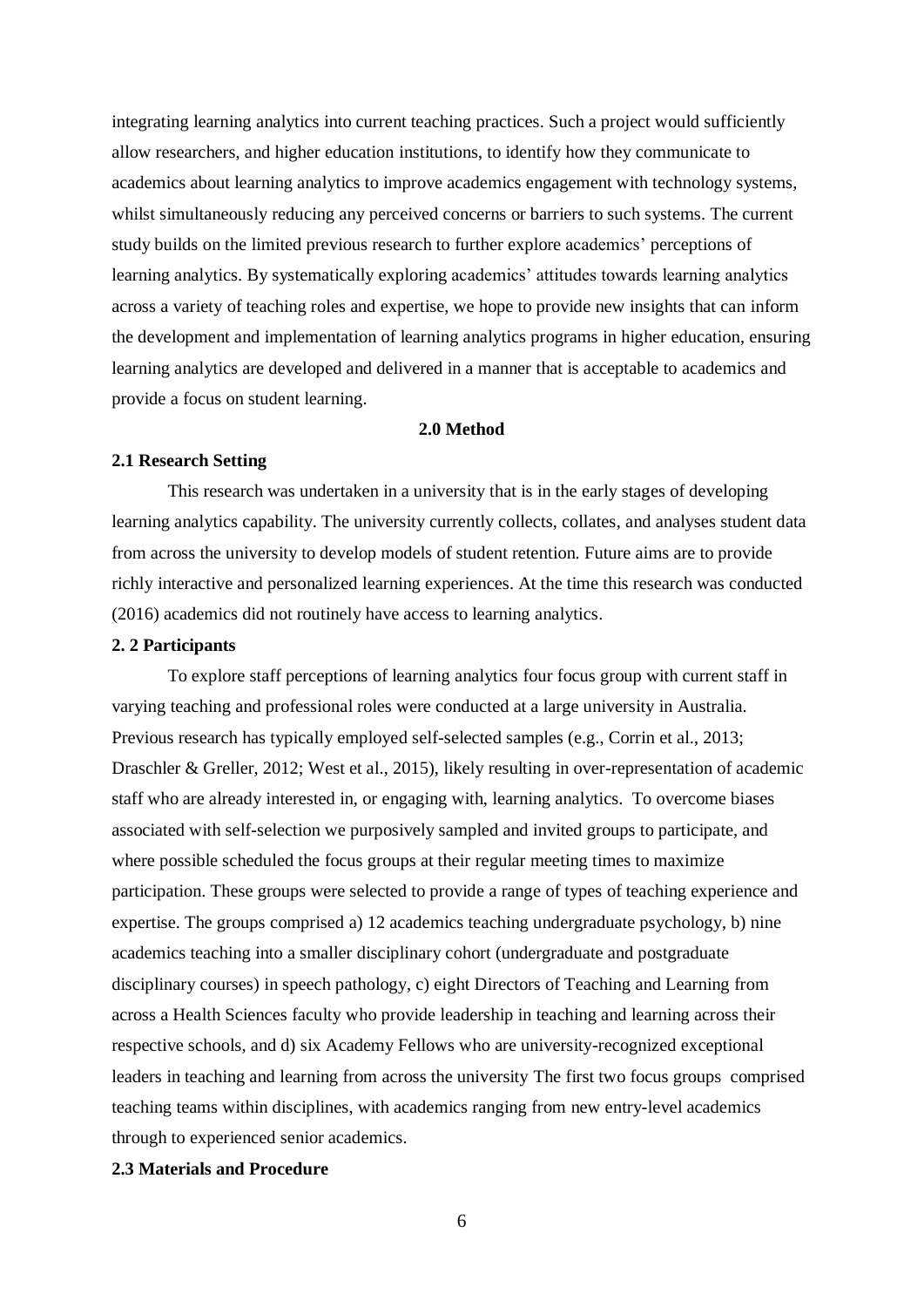The research was approved by the Curtin University Human Research Ethics Committee (RDHS-37-16/AR01) and forms part of a larger project exploring both student (Roberts, Howell & Seaman, 2017; Roberts et al., 2016) and academic attitudes towards learning analytics. Rather than requiring academics to complete surveys or submit text responses, which can limit the exploration of a phenomena, focus groups were used to provide the academics space to consider their own opinions and perceptions in addition to their peers.

Four focus groups were conducted by the first two authors. After providing informed consent participants were asked to discuss their current knowledge about learning analytics. Participants were then shown a brief video on learning analytics in higher education (Sclater, 2015). Additionally, participants were provided with information on the current state of learning analytics within their own university. The participants were then provided an opportunity to discuss their reactions towards learning analytics in response to the video and information. Following this discussion participants were presented a brief summary of the themes from focus groups with students (Roberts et al., 2016). Throughout the focus groups non-directional prompts were used to elicit further information (e.g., 'can you tell me more about [concept]?'). Focus groups ran for approximately one hour. After each focus group, JH, LR, and KS discussed the emerging findings from the focus groups.

Data were collected through audio-recordings of each focus group and were transcribed verbatim. The transcriptions were imported into NVivo (Version 10; Castleberry, 2014), and checked with the recordings to ensure transcription accuracy. The transcriptions were subject to a thematic analysis, as outlined by Braun and Clarke (2006). Following data familiarization, data were sorted into starting codes (represented as nodes in NVivo) of attitudes, preferences, misconceptions and concerns, with additional child nodes generated through an inductive process during coding. These initial codes were grouped into overarching themes. KS conducted the initial coding and theme development. Themes were refined through revision of transcripts and team discussions (JH, LR, & KS). During these discussions, relationships between themes were identified and iterations of thematic maps, which depicted the relationships between themes, were created to aid the discussion and finalization of themes. Saturation was assumed after four focus groups, as no new themes were emerging. This is consistent with reports that 80% of all themes can be identified within two to three focus groups (Guest, Namey & McKenna, 2016). Key findings from the analysis were summarized and sent to all focus group participants as a form of member checking, a technique for establishing the credibility of the findings (Lincoln & Guba, 1985). No changes were made to the findings as a result of the member checking.

# **3.0 Findings**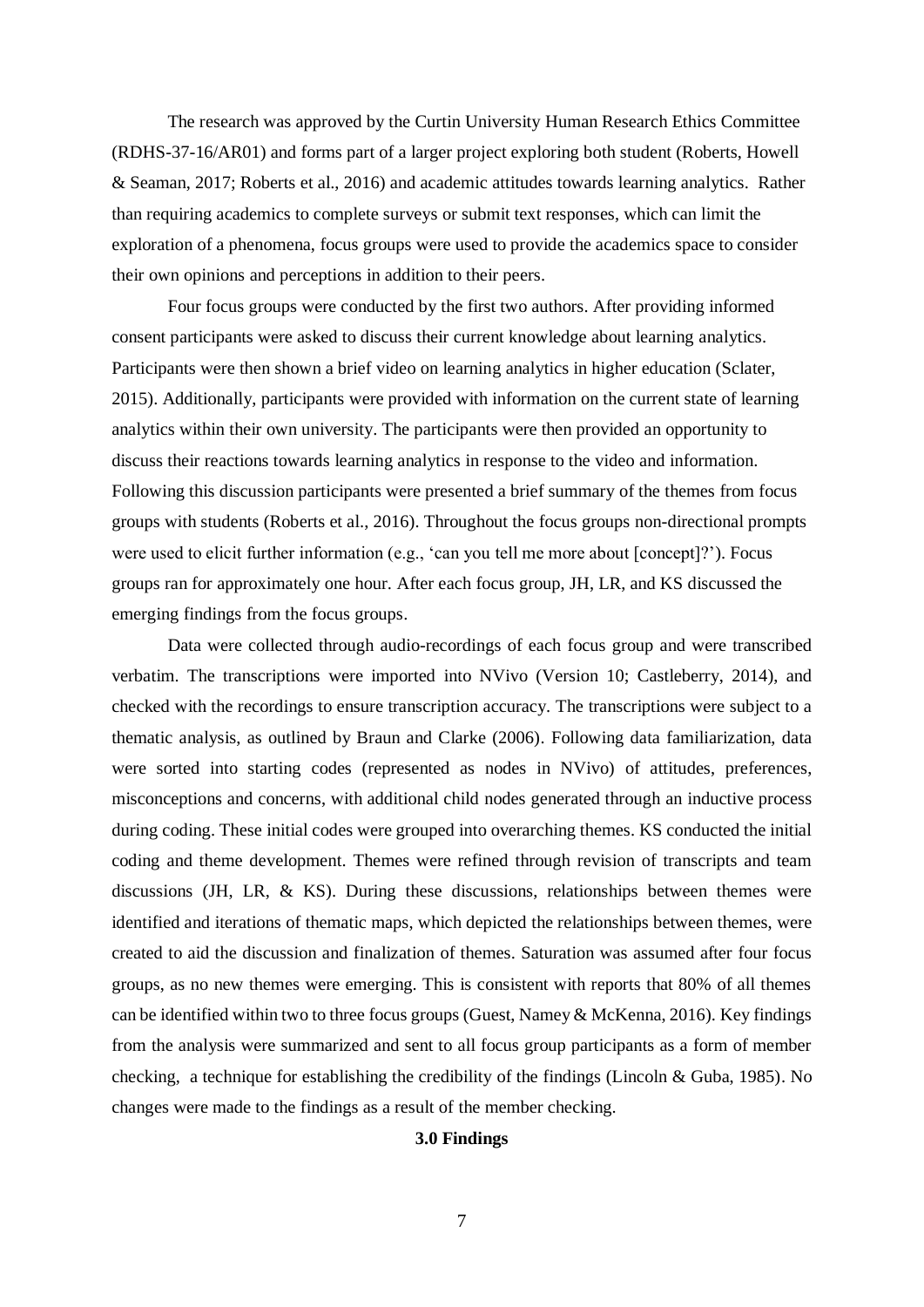Five key themes; 'facilitating learning', 'where are the safeguards?', 'what about the students!', 'what about us!, and 'let's move forward together'; were developed from the thematic analysis of staff focus group transcripts. The theme 'facilitating learning', comprised sub-themes relating to early intervention and identifying patterns, risk and protective factors*.* The theme 'where are the safeguards?' comprised sub-themes related to inappropriate use, data integrity and redundancy. The theme 'what about the students! reflected concerns the academics held for students regarding informed consent, and the impact on student learning and wellbeing, whilst 'what about us!' detailed the potential influence on academic wellbeing and workload. The final theme 'let's move forward together' highlights the potential for university, staff and student engagement in developing learning analytics within a higher education system.

### **3.1 Theme: Facilitating learning**

The theme 'facilitating learning' reflected academics' perceptions that learning analytics could have the potential to benefit both academics and students. The majority of academics had some awareness of learning analytics and its use to develop predictive models of student retention. Most were aware of some of the types of data that were collected, but lamented the lack of immediate application of this data to improving student learning: *"We're collecting vast amounts of data and it doesn't seem to connect through to linking with practice or changes in practice".* Related to this was concern about how the data collected was analyzed and presented in a way that would be useful to staff and students:

*All these bits of information, and the key part there is, actually how do you make it meaningful for the intended recipient? Staff, student. … at what point does abstraction from that data actually create meaning? Or actually lose meaning.*

Despite questioning how data could be meaningfully presented for the intended recipients, many academics discussed the potential for learning analytics to be used to assist their teaching.

## *3.1.1 Early Intervention*

Academics viewed learning analytics as having potential to provide information to drive early intervention when students were not coping. The difficulty in identifying students needing additional assistance without learning analytics was recognized; *"We don't know they're struggling until they're really really really struggling, until it becomes critical"*; along with the reduced likelihood of successful intervention at late stages: *"quite often they're already discouraged. Their sense of self-efficacy is out the window and they are gonna pull out anyway".* The identification of at-risk students was viewed as an opportunity to provide additional support to those students who needed it; *"I'd want to be able to identify those ones that are down at the lower level so that I could actually ask them personally to come to me if they would like some*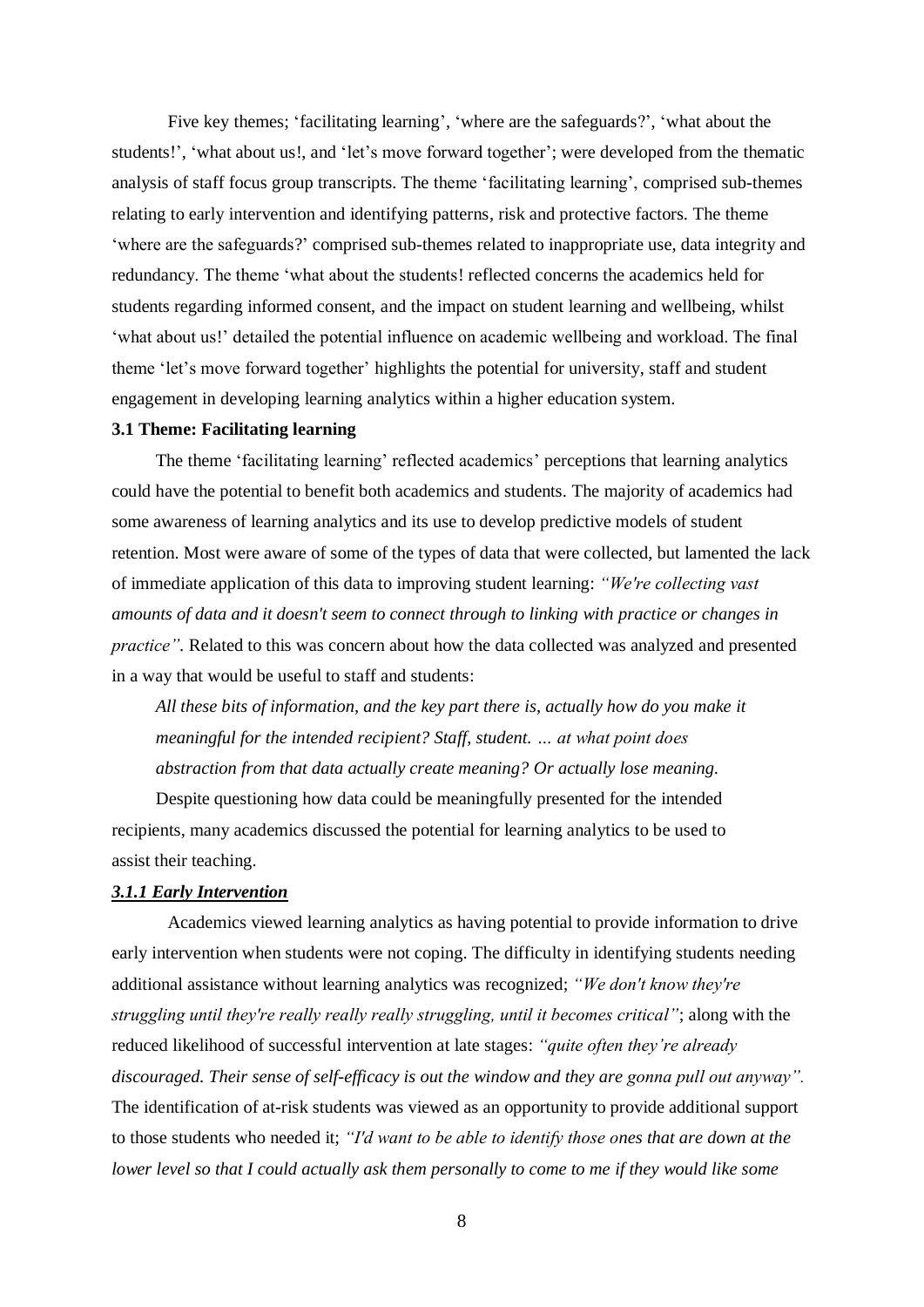*help";* while another discussed the possibility for an early referral to support services: *"there's a fundamental disconnect between the student knowing what services are available and connecting them to those services. If a system like that could potentially enhance that, then you see the positives of it".* Also welcomed was the potential to identify students whose results differed from their usual performance: *"Something that would maybe be more useful is that this student has got something that's abnormal to the other units or in this unit".*

## *3.1.2 Identifying Patterns, Risks and Protective Factors*

While identification of at-risk students was deemed important, academics expressed a desire for learning analytics systems to extend beyond a focus on at-risk students to identify factors associated with student learning: *"Look at what can make a successful student",* and *"the protective factors" rather than risk factors".* As commented by one academic:

*"It'd be good to look at both things, you know, what helps keep students retained as well as not always focusing on the negative stuff about, you know, dropouts and so on, but about focusing on retention and assistance and so on".*

Academics were interested in using learning analytics to identify patterns within cohorts to inform teaching: *"If we know that in a psychology cohort, there are particular types of students that enroll into this unit and there are particular needs, I think that's really helpful for us to know as a way of us as a school being able to address particular risks".* Based on patterns identified, changes could be made to teaching: *"If you look at it and you notice that there's a particular pattern of – I don't know – engaging with the online stuff. Okay. Well, what can I do to change it? It's clearly not working, what I'm doing at the moment. What can I do differently?"* Identified patterns could be used to predict the support services required for current and subsequent cohorts. Overall, academics identified that learning analytics would signal an opportunity for the academic to engage in a more reflective process. In this way, academics discussed how learning analytics could signal a change in the way academics teach. Namely, academics would no longer be reacting to student issues after the student has already started to disengage, but proactive in their approach to assisting students at some of the first signals that there could be an issue.

## **3.2 Theme: Where are the safeguards?**

The theme 'where are the safeguards?' captured academics' reflection about the potential for the misuse of learning analytics. Academics identified several key concerns around the ethical use of learning analytics, specifically whether learning analytics would be used appropriately, whether the data captured, and therefore the conclusions made, are accurate, and then whether learning analytics is a redundant system.

# *3.2.1 Inappropriate Use*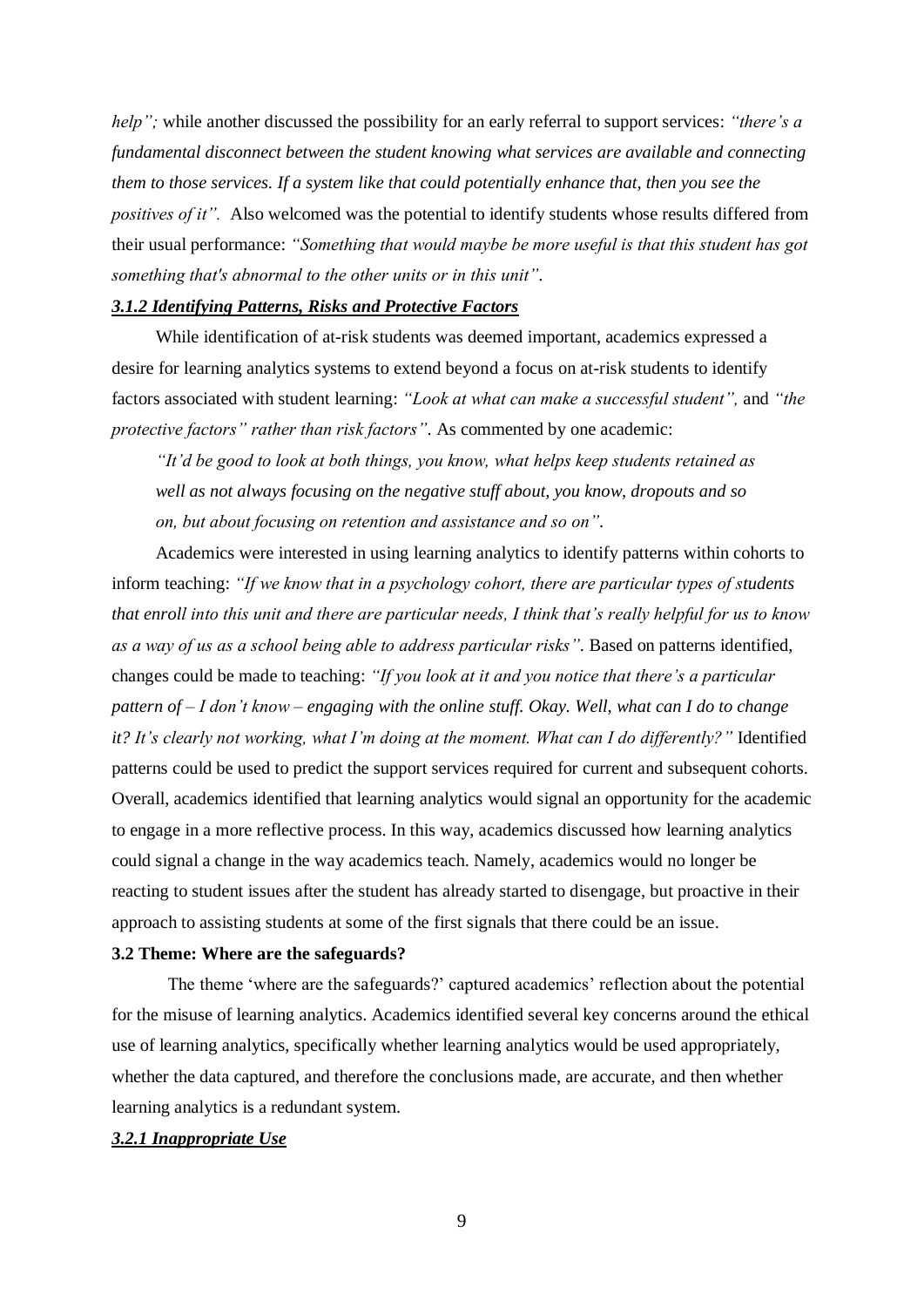The greatest concern expressed by academics was the potential for learning analytics to be used inappropriately, for purposes other than student learning: *"There's so much risk of this data being used inappropriately, you've only gotta look at the NAPLAN system<sup>1</sup> to see what happens when data that could have been really valuable is used inappropriately".* Academics also noted the potential for analytics to be used as staff performance indicators, rather than for student learning; *"I can see it being incredibly useful as long as it is not hijacked and added into [university omitted] expectations for academic performance";* and *"There is the scariness that that could definitely link to KPIs".* The potential for learning analytics to be used for other corporate purposes was also feared; *"We start off with something that's aimed at better teaching … It gets hijacked into meeting requirements from government, or requirements from the senior executive team, or whoever. It ends up as an admin task that we have to do".* This discussion centered on the potentially conflicting interests of the university as a business versus the university as a place of education, with one academic noting that "*there's such contrasting priorities as far as university is concerned".* The unknown potential range of application of learning analytics was a particular concern:

*I guess I'm a bit concerned about this big umbrella, learning analytics, when there's clearly different components of abuse and function within the organization …Feedback to students versus the business end of the university versus amenity use. They are all so disparate. To me, it's just a bit too all-encompassing.*

Additional concerns were related to encouraging students to continue within a course when it may not be in their best interests. Academics acknowledged that *"some students just aren't cut out to come to university"*, and that "*At this particular point in time, they're not ready to be here and that's okay".* Concern was expressed that learning analytics may 'push' students to continue with courses, *"helping people who are going to limp through several years of their degree and dislike all of it, but have been provided with so many resources that they feel they should be doing well",* which was viewed as detrimental to students' well-being and selfefficacy: *"and that's unethical because if it's not for them, it's not for them".*  Concern was also raised that learning analytics could be used to mold the 'perfect' student:

*We're trying to kind of create the perfect student. So we're kind of poking and prodding and manipulating to prompt them to engage in activities at times that we think are gonna be the best fit for success in terms of their engagement and in terms of retention and all* 

*that.*

 $1$  NAPLAN (National Assessment Program – Literacy and Numeracy) is an annual assessment for Australian primary and secondary school students, with school results posted online.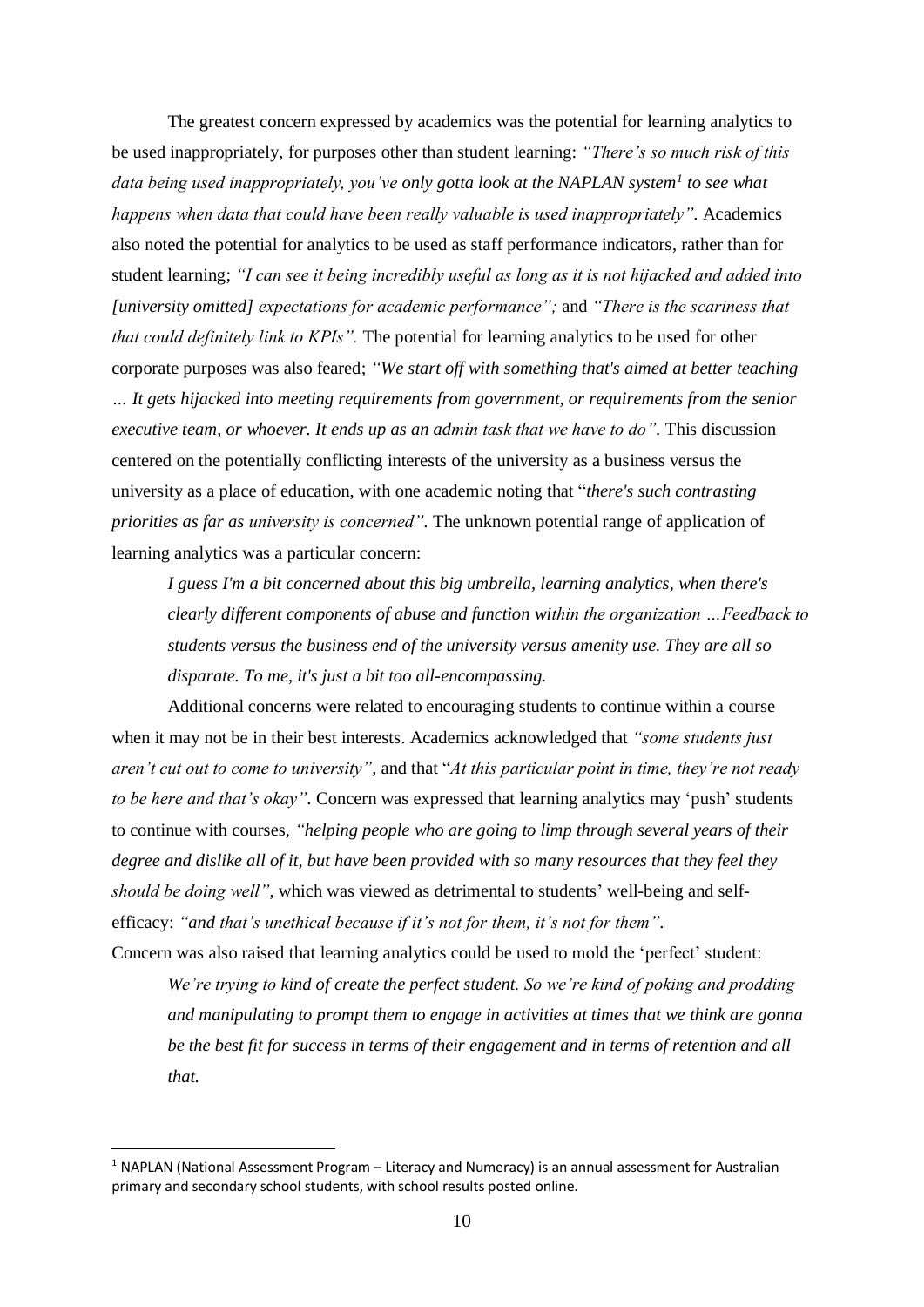Here the point is made that a 'one system fits all' approach based on analytics of effective student learning may not be applicable or appropriate to all members of the heterogeneous student population. Molding could go beyond directing activities to setting expected standards for students that may not be supported: "*who are we to say to a student that credit isn't a brilliant mark… I think we're imposing these ridiculous expectations"* and *"prediction set expectations. They don't necessary set opportunity for intervention".*

Concern was also expressed that learning analytics based on student demographics had the potential to negatively label students even prior to their admission to university:

*I think there's a potential tension between the economic imperative and the moral imperative, like what if it's – came out that kids from* [low socioeconomic areas] *drop out too much or whatever, so let's not bother advertising* [to] *them or going to their schools and … and I see that as a massive, massive problem.*

Although many academics explored and agreed with the concerns about the inappropriate use of learning analytics, several academics explained how universities could mitigate these concerns. To counteract the potential for inappropriate use of learning analytics academics emphasized the importance of conceptual clarity in the proposed intent and use of learning analytics: "*intent has to be clear… The benefits have to be clearly laid out, because we can be overwhelmed with so many data that just ... they become very murky".* To avoid 'murkiness', the importance of learning analytics being driven by a question rather than the available data was highlighted:

*We need a question to start with. Then we go and collect that information. Then we make sure the interpretations we make from that data is warranted from the information. If we're looking at learning, then our question would be around learning and the inferences made from that. I think, in any kind of project, we would need that conceptual clarity about what are we actually wanting to know. How do we frame our question? Then, where would we best collect that information?*

This was contrasted with the perception of what was currently occurring:

*It almost feels like this is coming the wrong way round. If we're going, "We're really concerned about student retention and the student experience. Then let's design an experiment to answer our questions." Instead, what we're doing is going, "Well there's all this data, how can we use it?" It just feels the wrong way round.*

# *3.2.2 Data Integrity*

Academics were also concerned about the potential for learning analytics to collect data that did not accurately reflect student activities. Online lecture recordings were used as an example of this: *"The lecture recording, if you allow students to download* [rather than stream]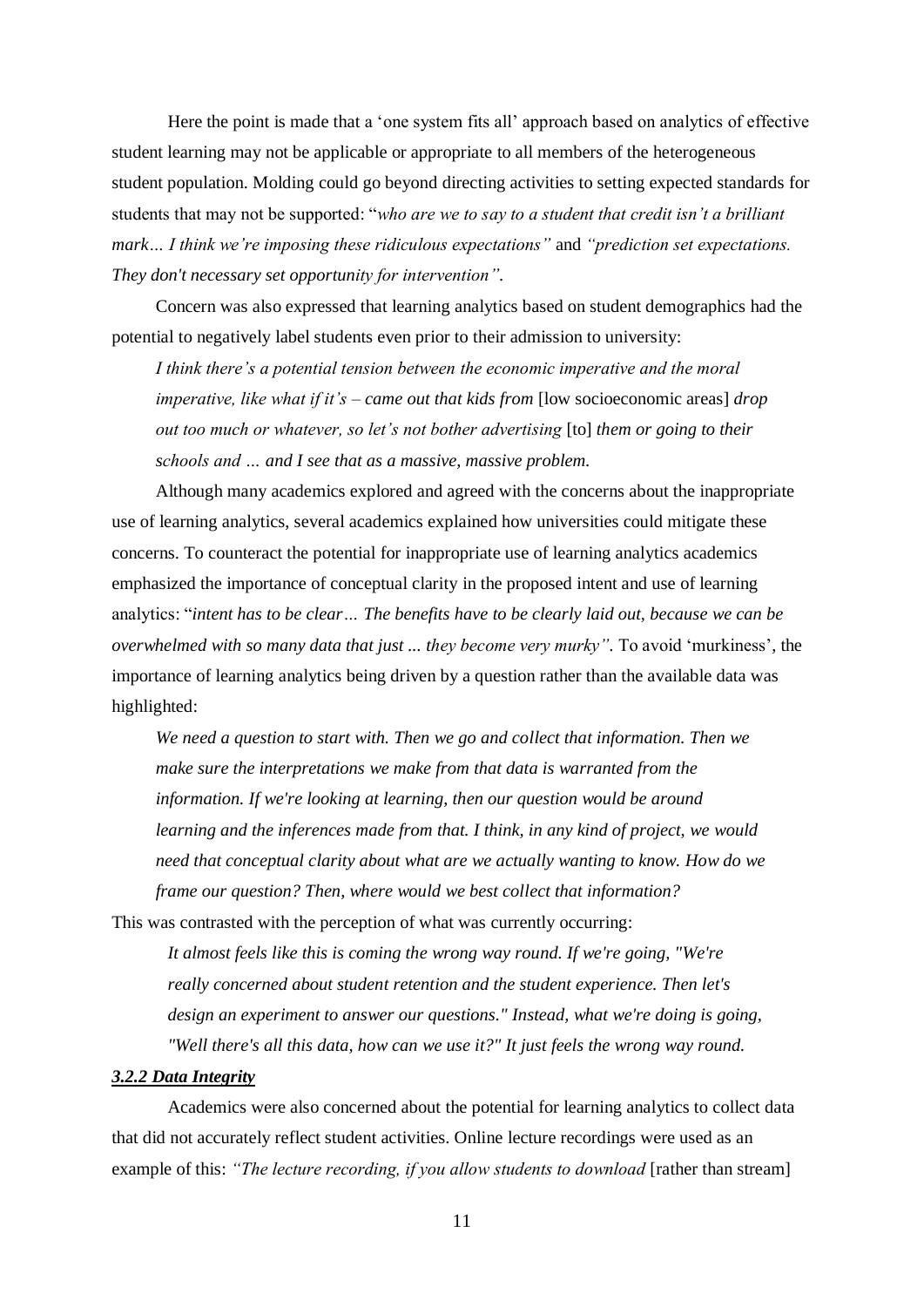*then you don't know whether they viewed it or not anyway and so those data are meaningless".* A major limitation of data currently collected was the focus on online activities at the expense of offline activities, with the potential for students who do not leave electronic breadcrumbs to be identified as at risk. An example was provided:

*A student who always attends lectures, let's say they live on campus or they walk to university or ride a bike so they don't log in to the parking system. They don't go onto Blackboard to download the lecture because they've watched it in person. They don't go to the library, or if they do they don't borrow. They're electronically silent. They don't exist and yet they're racing through.*

Many academics expressed concerns that relevant learning-related data would not be captured, especially if it is not digitized:

*Just because you don't post on discussion board, you might have come to class and asked all your questions in class, had a healthy discussion, talked later, you might have emailed the unit coordinator and had a meeting with them. But that's not reflected anywhere, that's not captured.*

There was a strong consensus throughout the focus groups that learning analytics will potentially fail to collect relevant data for students who prefer face-to-face engagement.

*Maybe it's the things prior to the disengagement from the online learning that might be more important. Like interaction with staff and things like that. I think it would be important to clarify that line of evidence and investigate at appropriate points.*

The idea that learning analytics was limited through not capturing face to face interactions continually resurfaced, *"It's missing those personalized elements and how we meet with students individually and as a team, too. It doesn't capture that and that's going to have a huge impact on student retention as well".* Staff noted the importance of face-to-face interactions with students*, "There was some people who were feeling really valued when the lecturer knew at the end of the* 

*course their names. That was really important for them to find their mentor. That is absolutely not captured in this,"* and:

*Our students will say that they really value it when staff know their names. They say it to me at the end of the course. You know when you go up to them at graduation and call them by their name, they'll say, "That's amazing that you know my name." You see it all over their faces. It's really important. That's not captured there.*

Conversely the assumption that physical presence equates to engagement was also raised as a concern, *"You could have students who attend and are present there, physically present, but not actually engaged. They're doing their shopping or Facebook".*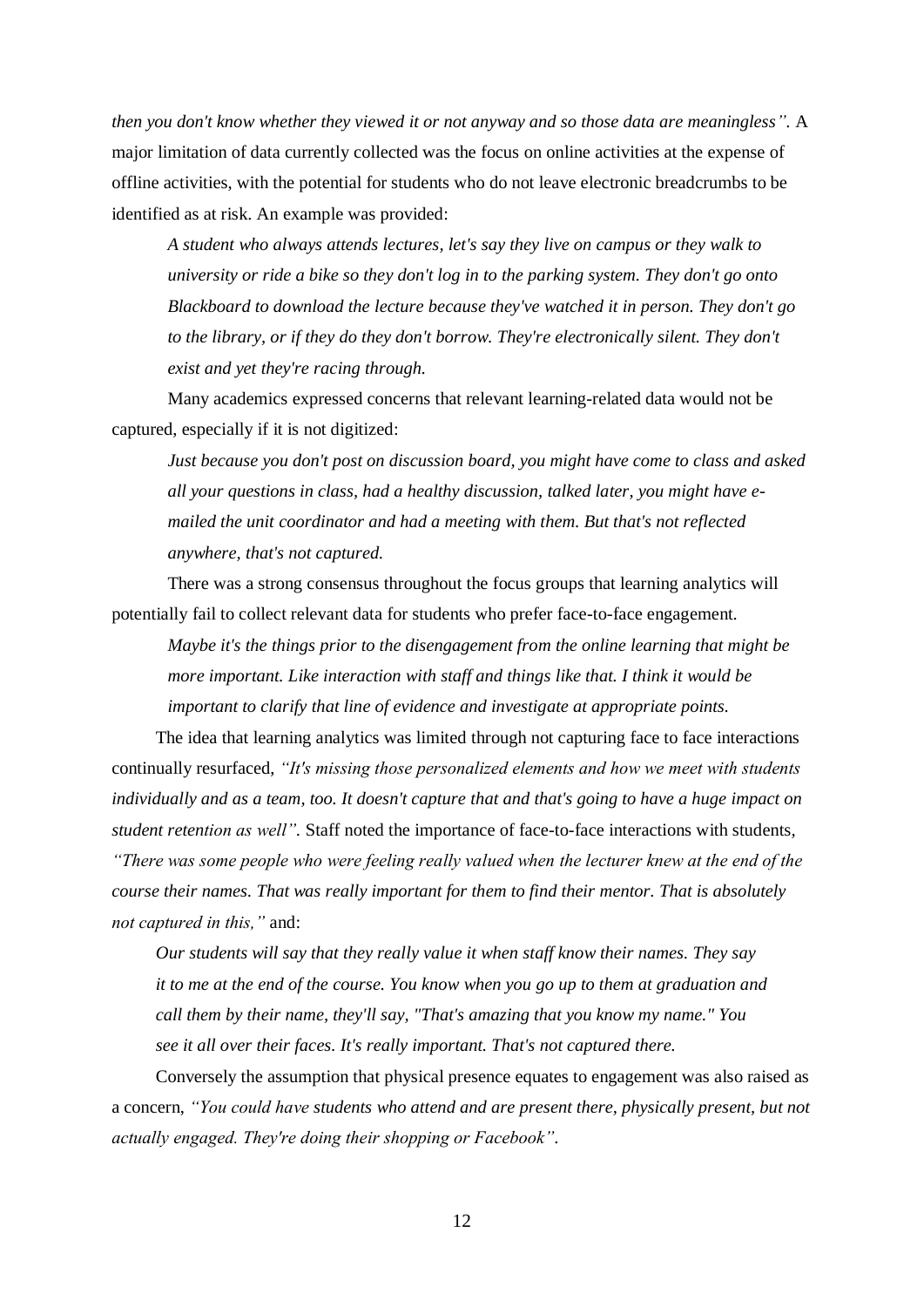Whether data collected was electronic or physical there was concern it could be inaccurate. To enhance the potential for accurate information staff discussed the lengths analytics may have to go to*, "But then do we start tracking how many students inquire and ask a question at the end of the lecture and which students they are and how long is their conversations? Where does it stop?"* The importance of face-to-face interactions to the student experience and the concern learning analytics would not capture the *"whole picture"* echoed strongly throughout the focus groups.

*It's the same with any model, it's a model, it's uncaring and dispassionate. If you put good stuff into it, you'll get good stuff out. If you put garbage into it, you will get garbage out. My fear is we'll end up making decisions of the basis of flawed data.*

Furthermore, staff discussed the potential damage to self-esteem arising from inaccurate data: "*early days where everyone's getting messages inappropriately or something like that – this program is getting rolled out, you can see immense damage"*. An example was provided of the possible impact of a high achieving student incorrectly being sent an alert suggesting their performance was poor: *"So what could that have done to that kid's self-esteem if they'd suddenly got that and thought – oh my God, all this stuff I thought about myself, I had this confidence. That's just gone. If you have a low resilience person".*

## *3.2.3 Redundancy of Services*

Academics discussed the potential redundancy of some features of learning analytics. For example when discussing the potential for predicting at-risk students, one academic noted:

*That's what* [first year unit] *is for.* [unit] *have formative assessments very early on to – and they contact students who are struggling. They have the* [program to support students] *in there. They have all sorts of staff in there to catch students before they start failing…*

Academics also noted other systems in place to provide support for struggling students: "*we write to all the conditional students and invite them to come to meetings,"* and "*make an appointment with the student with you, we already do that".* The potential doubling up of services was seen as an inappropriate use of resources: *"But it also means someone is getting paid to do this and make pretty graphs when maybe that funding – those resources could be used elsewhere more appropriately in the university".*

## **3.3 Theme: What about the Students!**

The theme 'what about the students!' captured the concerns that academics had for their students. In considering the students, academics identified three key concerns: the nature of informed consent, whether learning analytics would actually help or support students to learn, and the potential detrimental effect on student wellbeing.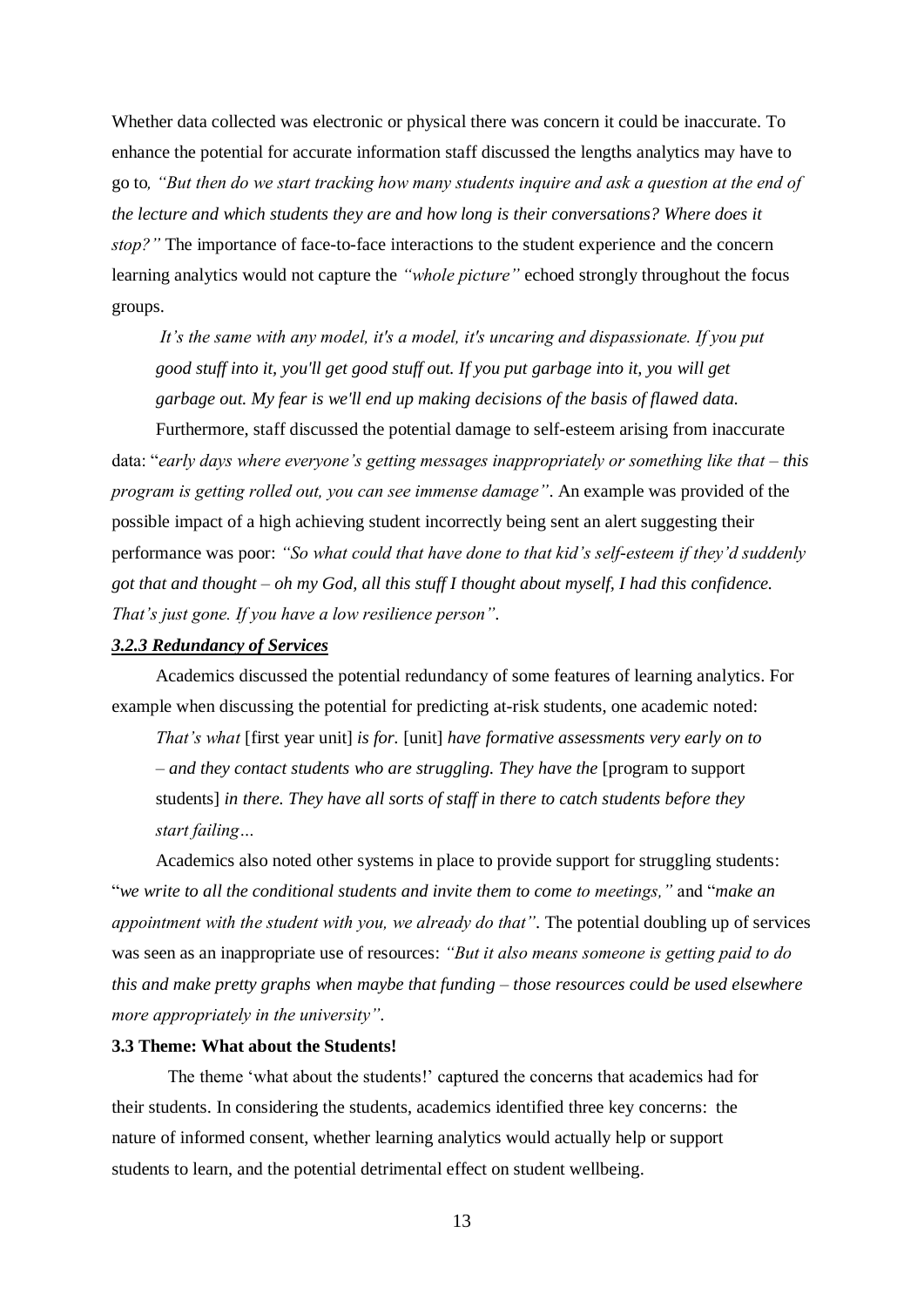### *3.3.1 Informed Consent*

During early discussions the importance of students providing informed consent for the use of their data in learning analytics was raised. Concern was expressed that students may not be fully aware of the data collected about them and how it was being used for learning analytics :*"They don't really know everything and I find that to be quite problematic",* and

*When students enroll and they fill in all the forms … are they under the impression that that information is purely for their enrolment or … are they aware that that information is then put with a whole lot of other information … I would never have, as a student, thought that if I'm filling in my name and address and giving contact details that that would be used for anything other than contact details"*

Academics explained that there is a lack of clarity around how the university would use student data and what it would be used for. In this way, academics identified concerns that went beyond student awareness, and moved to student approval: *"And do they agree with how it's gonna be used?"* With this concern in mind, the difficulties associated with opt-out consent procedures were discussed: *"It's not informed. It's opt-out. It's implying that if a student has issues, they can contact them and ask to have this data not collected, but without letting people know upfront that they can opt out".*

# *3.3.2 Impeding Personal Responsibility*

Academics were also concerned that learning analytics may impede the personal responsibility of the student for their own learning. There was concern learning analytics would delay the development of work-readiness:

*… at some point, they have to learn to be grownups. We can't keep parenting and there's a lot of discussion about the fact that students are growing up much later and developing – and don't – aren't as resilient, etcetera, because they are being so welllooked after from the time they come in to university and they actually struggle when they get out into the workforce because they've actually have to do stuff by themselves without people reminding them all the time.*

Concern was expressed that independent skill development could slow due to the highly supported university environment:

*It almost prolongs the development of those skills, doesn't it? Yet, within our course, to being a speech pathologist, you do need to be an independent learner, you do need to develop all those skills … If we're going to start following up and going, "You haven't been to class, you haven't engaged in online learning. What's going on?" I don't know, when does it become their responsibility?*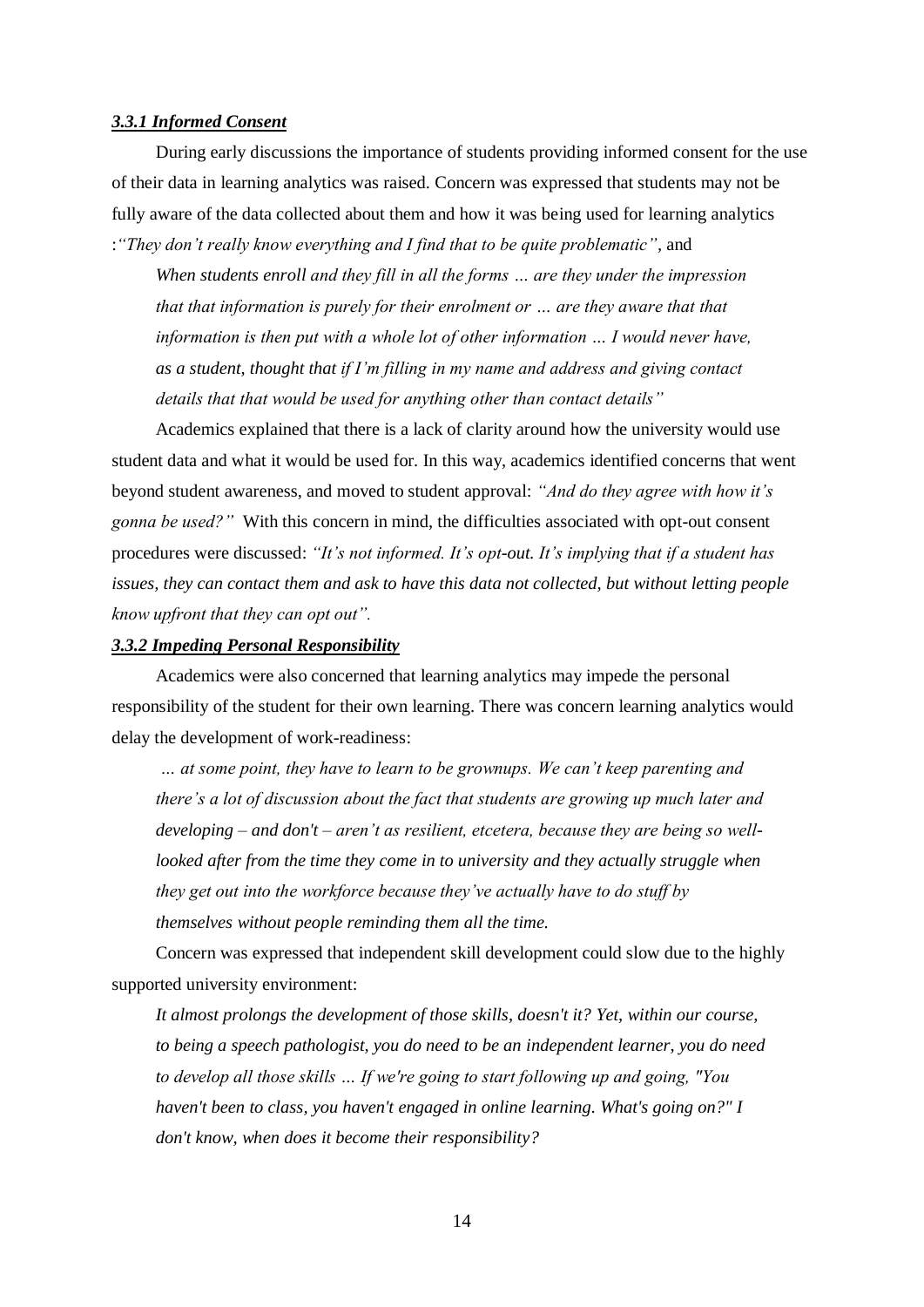The idea that learning analytics could foster a 'parenting' style of teaching was raised: *"I think we have to be really wary of moving away from the active learning principles and making them almost back to children"* and "*We don't want a helicopter university".*

# **3.3.3 Impact on Student Well-being**

Academics acknowledged the potentially damaging effects of the provision of learning analytics information on student wellbeing. Of key concern was the impact on students who were not performing well:

... *as soon as you identify someone as struggling, you have just slashed their selfesteem. If all of a sudden, this kid who thought they were going okay gets a message saying, "You're not going okay," there's so much risk of damage.*

The potential for poorly performing students to continuously receive negative feedback highlighted the need for additional support services to be provided. Without adequate existing systems, the key question was "*Who bears the responsibility for the follow up?"* As one academic asked, *"Where is that immediate ... Someone on the other end to support them?"* In response academics began discussing the possibility that responsibility for aftercare may lie with them, *"Surely we have a responsibility if we're going to highlight to students that they're not doing well, that we can provide a service to them".*

Concern was also expressed about the potential negative impact of learning analytics information on the anxiety levels of high achieving students: *"they're going to want all of it* [information from learning analytics] *and we know it's not healthy for them. But they will go for it and they will opt in and that anxiety cycle will spiral out of control,"* and *"You give them more data about how they're performing in relation with everybody else, the stress levels, the anxiety, the appeals…"*. This was seen as also having workload implications for academics: *"They'll be at our doors,"* and students may ask *"Can I come and meet with you, I'm so disappointed I only got 85% on my test".* Concern was expressed that the university did not have adequate systems in place to deal with the anticipated increased levels of anxiety in students: "*We know that counselling services are already so stretched out".*

## **3.4 Theme: What about us!**

The theme 'what about us!' represents a concern expressed by academics in relation to the level of involvement and work that might be expected of them. In particular, academics were concerned about the impact learning analytics would have on workloads. Uncertainty was expressed over who would bear responsibility for acting upon learning analytics; *"Who bears the responsibility for the follow up?"* and *"Is the expectation that the course, or the unit coordinator would be the person that does this for all lecturers?"*; and how other staff would be kept informed: *"There's got to be some kind of line of communication. Also, at the other end of it, not*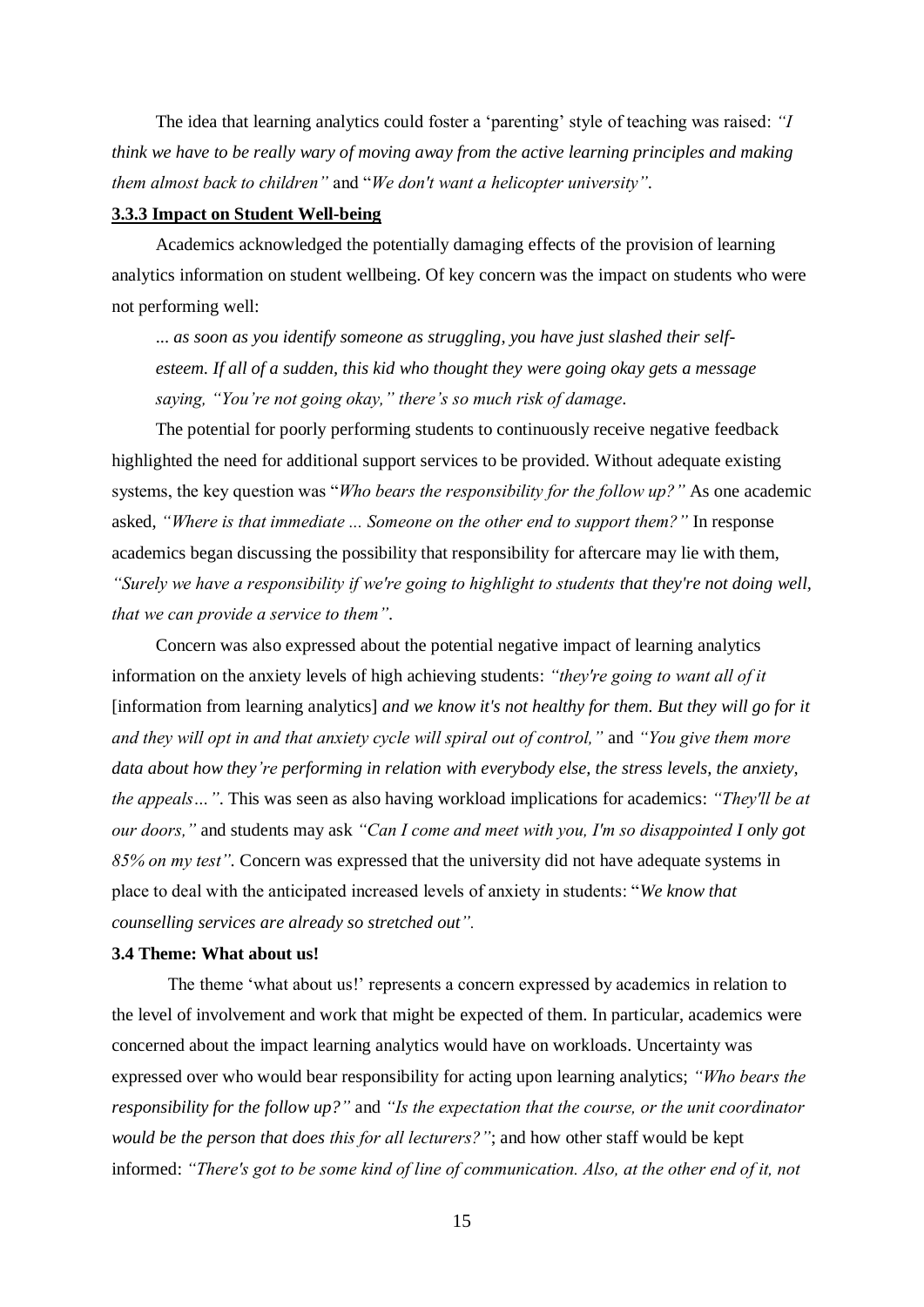*doubling up so that your unit and course coordinators are doing exactly the same thing".* The extent of the obligation to act upon learning analytics was unclear: "*What responsibility do the staff have to pursue ... Given this information, to do something about it?*. This concern about responsibility extended beyond providing feedback to students to the provision for pastoral care: *"Care for the student if they're constantly getting information that's very negative? Where is that immediate ... Someone on the other end to support them?"* It was noted that support services would need to be *"available all the time, day or night, if the students are going to get that information"*, when the current reality was that *"We know that counseling services are already so stretched out … Surely we have a responsibility if we're going to highlight to students that they're not doing well, that we can provide a service to them."*

Academics recognized that there needed to be clear instructions made available to ensure that learning analytics is an active process used within the higher education sector rather than a passive approach to facilitating student learning. Although several academics identified that they would want to ensure that there are clear boundaries regarding who should act on learning analytics and when this action should take place, many reflected that at some point everyone involved with a course should be made aware of how their students are performing so that their teaching can become more adaptive throughout a semester, which may ultimately help support students, rather than a reactive approach to learning support.

Despite the views that academics wanted to ensure services were not redundant, academics were primarily concerned that the additional load would not be supported; *"And how much is this in our workload?"* and "*I would hate to see this become an expectation of people's workloads, without having the support that they need to use it effectively";* and that this would become a source of tension: *"Workload – is it gonna be a source of anxiety".*

Related to the concern over workload was the potential to lose control over time management through automated appointments driven by a learning analytics system:

*… it's actually quite scary because if they're thinking that they've identified the student who has problems and they're going to put that student's appointment in your Outlook calendar, I can certainly see my Outlook calendar. I can't actually do any work because it's full up with students who have appointments and that some arbitrary system has decided.*

The underlying concept of learning analytics providing personalized learning was rejected by some academics: *"I'm sorry, but with 250 students in a unit, I cannot personalize their learning. I think this notion that we can personalize learning is a foofy [lie]".* Throughout these discussions academics wanted further clarity on what the university would expect of them with regards to their interaction with learning analytics.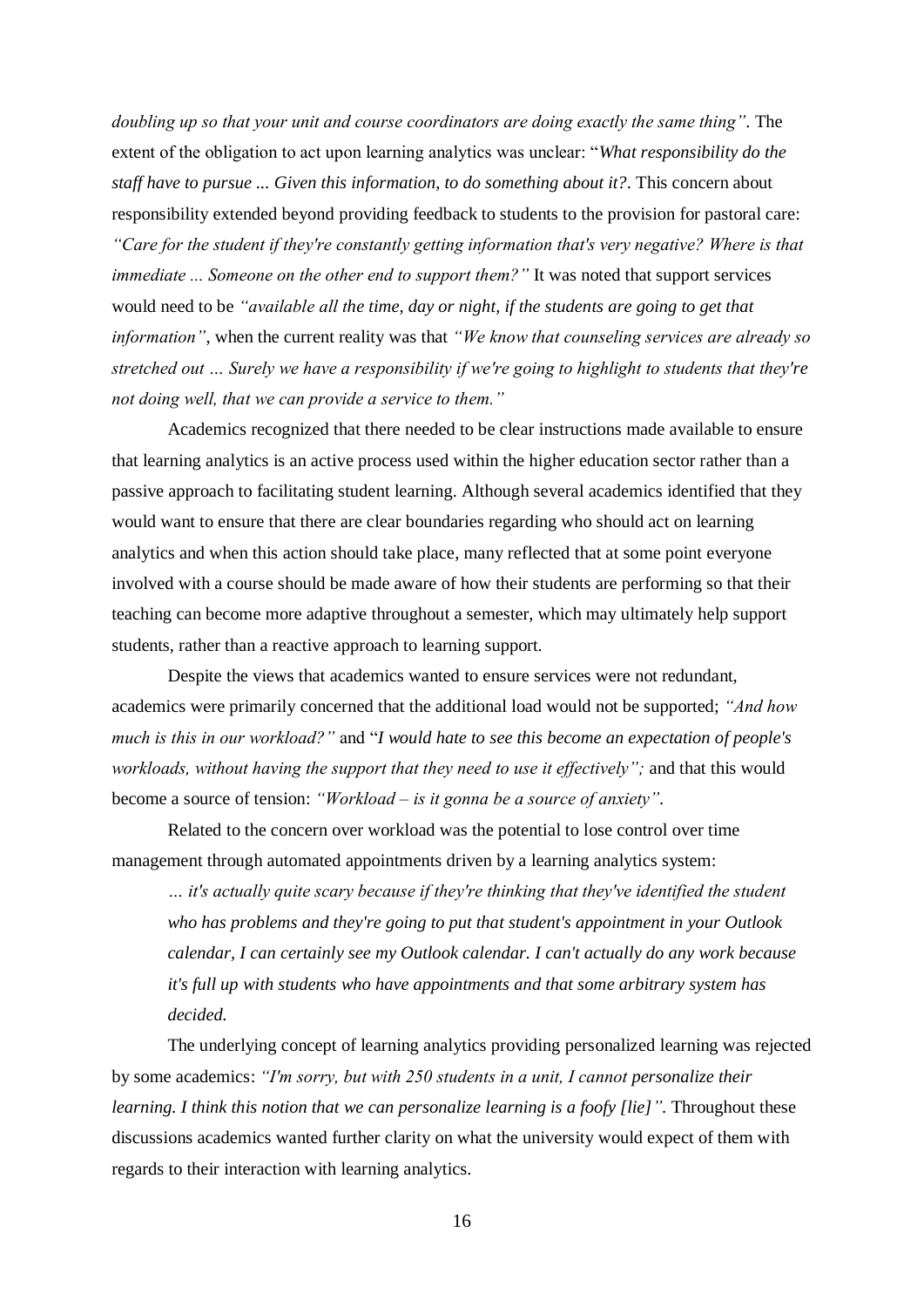### **3.5 Theme: Let's move forward together**

The theme 'let's move forward together' represented the academics' belief that there is a place for all academics and students to come together and discuss learning analytics with university decision makers. Throughout the focus groups was the call for academics and students to be involved in the development and implementation of a learning analytics system. Academics noted the tendency for systems to be led by those not involved in teaching: *"Sometimes I think this project is driven by the IT people …. Not by the people who actually work on the ground,"*  and "*There isn't often on these committees people who are at the ground level. People who are actually teaching and who are interacting with students and who have a much better picture of what's actually happening at the ground level".* The need for student involvement was also acknowledged: "*I'd also involve the students too".* 

### **4.0 Discussion**

The objective of the present research was to identify and better understand academics' perceptions of learning analytics and the use of 'big data'. Within the context of this objective, academics saw the potential for learning analytics to improve learning practices (theme 'facilitating learning'), particularly where early intervention may benefit students at risk of failing. However, academics were concerned about the potential for the misuse of learning analytics (theme 'where are the safeguards?') and what learning analytics would mean for students, especially if students have not provided consent and do not know what data is collected and how it is used (theme 'what about the students!'). As such, academics reflected on the importance of developing ethical protocols that the university should follow, which would ultimately address concerns about informed consent and dealing with student distress. In turn academics noted the importance of transparency and communication between what is collected and analyzed within learning analytics and what academics are expected to enact as a result of these analyses (theme 'what about us!'). Despite these concerns, academics favored the development of learning analytics with student and academic input (theme 'let's move forward together') to ensure that learning analytics empowered student learning rather than facilitated 'helicopter teaching'. Of particular interest is that these themes emerged across all focus groups, which involved academics from different levels of the University. The key difference that emerged between these focus groups was how quickly the academics explored different issues. For example, academics with teaching responsibilities were quick to identify the potential impacts learning analytics may have on student wellbeing. While the psychology academics largely focused on the impact of learning analytics on students who were not performing well, speech pathology academics had a stronger focus on the impact of learning analytics on high performing students. The Academy fellows were quicker than other groups to identify, and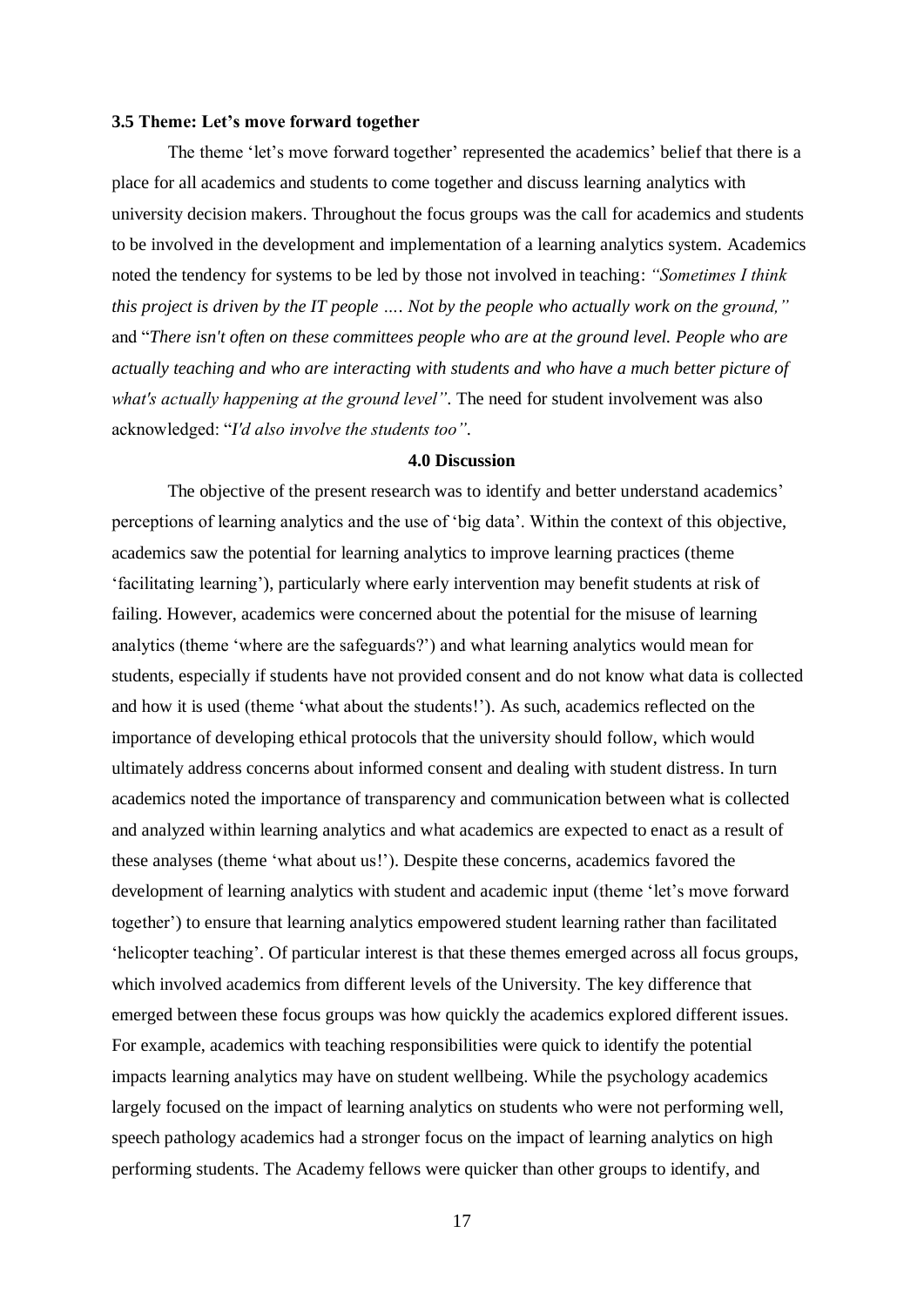discussed in more depth, the broader role learning analytics may have at an institution level and beyond, such as how learning analytics could be incorporated to follow graduates outside of the immediate institution.

The finding that academics saw the potential for learning analytics within higher education (theme: 'facilitating learning') expands on previous research about providing meaningful data to students (e.g., Corrin et al., 2013; Drachsler & Greller, 2012). In particular, it identifies that academics want to be able to feedback to students' key progress indicators (i.e., online engagement) based on the assumption that this information is both meaningful for the student and can be impacted by either instructor or student future behaviors. Underlying the theme of 'facilitating learning' was an emphasis that the key progress indicators should be based on present and potential future activity rather than just on past performance. This is consistent with the finding that academics would appreciate the opportunity to determine how students are progressing before it could be considered 'too late', as also noted in previous research (Arnold & Pistilli, 2012; West et al., 2015). The findings further indicate that learning analytics could form the basis for an important reflective tool for improving teaching practices and allow for an adaptive rather than reactive teaching practice.

Despite these potential benefits, the academics from the present study were skeptical that learning analytics would only be used for the benefit of the student or teaching practices (theme 'where are the safeguards?'). Extending upon previous findings, academics in our focus groups expressed concern over the potential for the inappropriate use of learning analytics as a performance management tool (West et al., 2015). Whilst academics across all teaching levels were concerned about the potential misuse of learning analytics data for labelling or stereotyping of students (Corrin et al., 2013; West et al., 2016), staff members were also concerned about whether learning analytics truly captures the information required. Although there is promising research on how learning analytics improves retention and student grades (de Freitas et al., 2015), academics were concerned about whether the data obtained represents the best predictors of student success. Academics in the present study were concerned that if there are a range of behaviors that are not captured, then the data collected, and subsequent analytics, are fundamentally flawed and misrepresent the student behaviors that may lead to success. The relevance and completeness of data collected for learning analytics purposes is a key concern for not only the academics in this research, but for the field of learning analytics generally (Siemens, 2013). Even if the analytics presented by higher education sectors is appropriately represented, it is vital for the institutions to communicate the reliability and practicality of the data to the staff members to allay fears about misrepresentation, and possibly improve enthusiasm for learning analytics.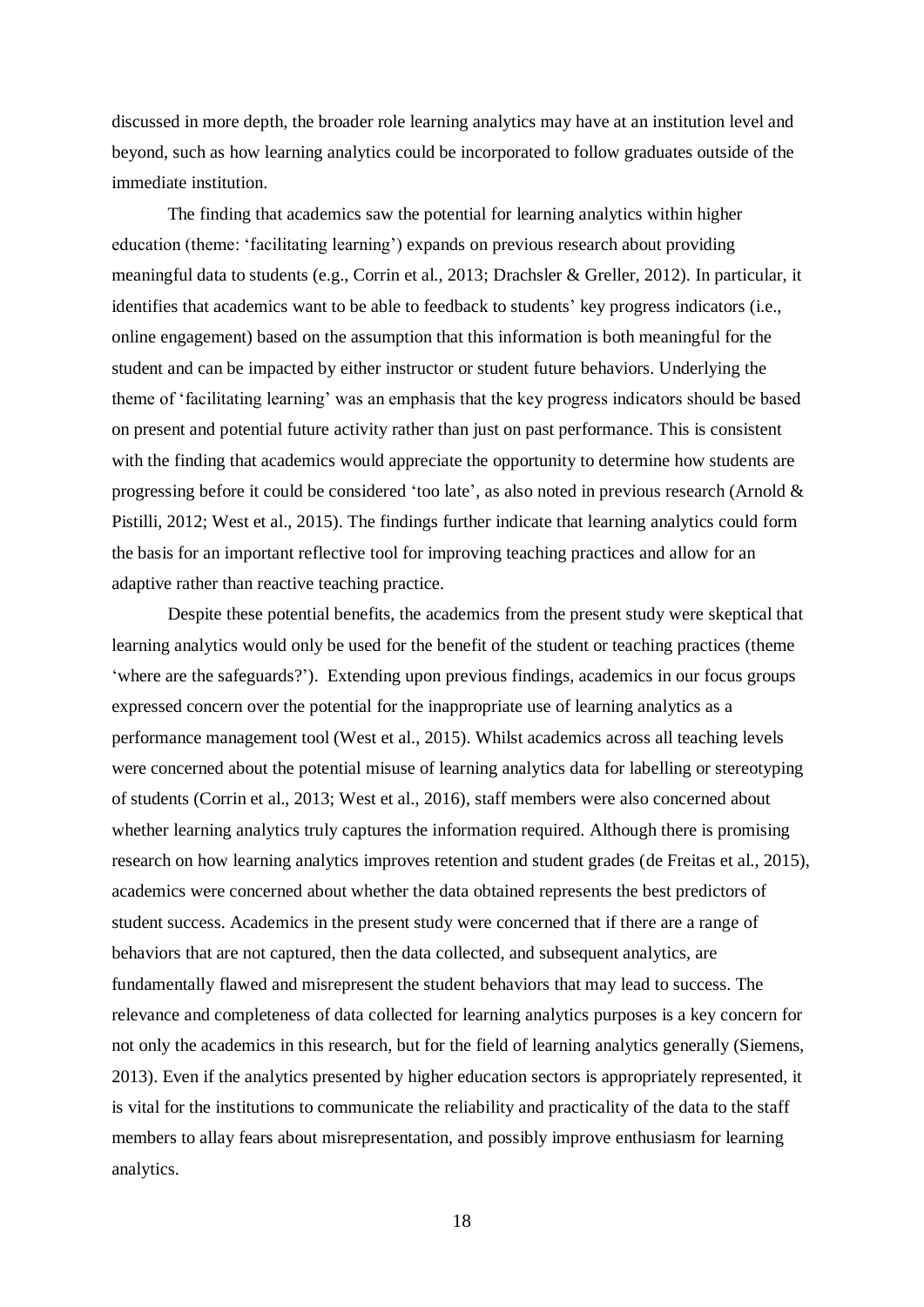In addition, academics were also concerned about whether the information derived from learning analytics would be acted upon appropriately by students (theme 'what about the students!'). Consistent with this finding, previous research has also questioned whether students have the capability to interpret the feedback that they receive (Corrin & de Barba, 2014; Miles, 2015). The present study additionally found that academics were concerned that alert systems used with learning analytics systems might impede personal responsibility for learning (Roberts et al., 2016), and as a consequence facilitate a 'helicopter university' that ultimately restricts the students' ability to learn independently. Further research is needed to determine how students interpret and use learning analytics feedback and to assist higher education institutions to develop clear guidelines and materials to assist academics and students in interpreting the feedback received from learning analytics. In addition to how students might (mis)interpret learning analytics feedback, academics expressed concern about the possible negative impact on student well-being. Concerns over the potential negative impact of learning analytics on students have been raised by other researchers (e.g., Gasevic, Dawson & Siemens, 2015), yet the extension of this view in academics' perceptions highlights the need for higher education institutions to develop mechanisms for dealing with the potential for student distress.

Academics raised another concern as to the extent to which students were aware of, and consented to, the use of their data for learning analytics. Learning analytics in some operational contexts of the business of higher education is arguably not research, and hence the protocols for obtaining informed consent in research are not mandated. However, the issue of whether and how to obtain consent from students for the use of their data in learning analytics is frequently raised (e.g., Greller & Draschler, 2012; Pardoo & Siemens, 2014; Roberts, Chang & Gibson et al., 2016; Slade & Prinsloo, 2013). In the absence of an agreed protocol we suggest that it is the responsibility of each university to develop transparent policy and procedures for obtaining informed consent from students.

Building upon previous reports (Corrin et al., 2013; Miles, 2015) the present findings also highlight the concerns some academic staff have about the additional workload learning analytics might impose. The present study identified that staff were concerned that they would ostensibly be expected to use learning analytics to improve student learning, yet there may be insufficient training provided, or that learning analytics could be used to inappropriately judge the academics teaching quality (theme 'what about us!'). These concerns expressed by academics further highlight the need for institutions to be transparent and clear with the purposes for learning analytics and to provide training, workload allocation and support for academics interested in using learning analytics. As clearly identified by the Technology Acceptance Model (Davis et al., 1989), if academics retain reservations about how learning analytics is going to be used, they may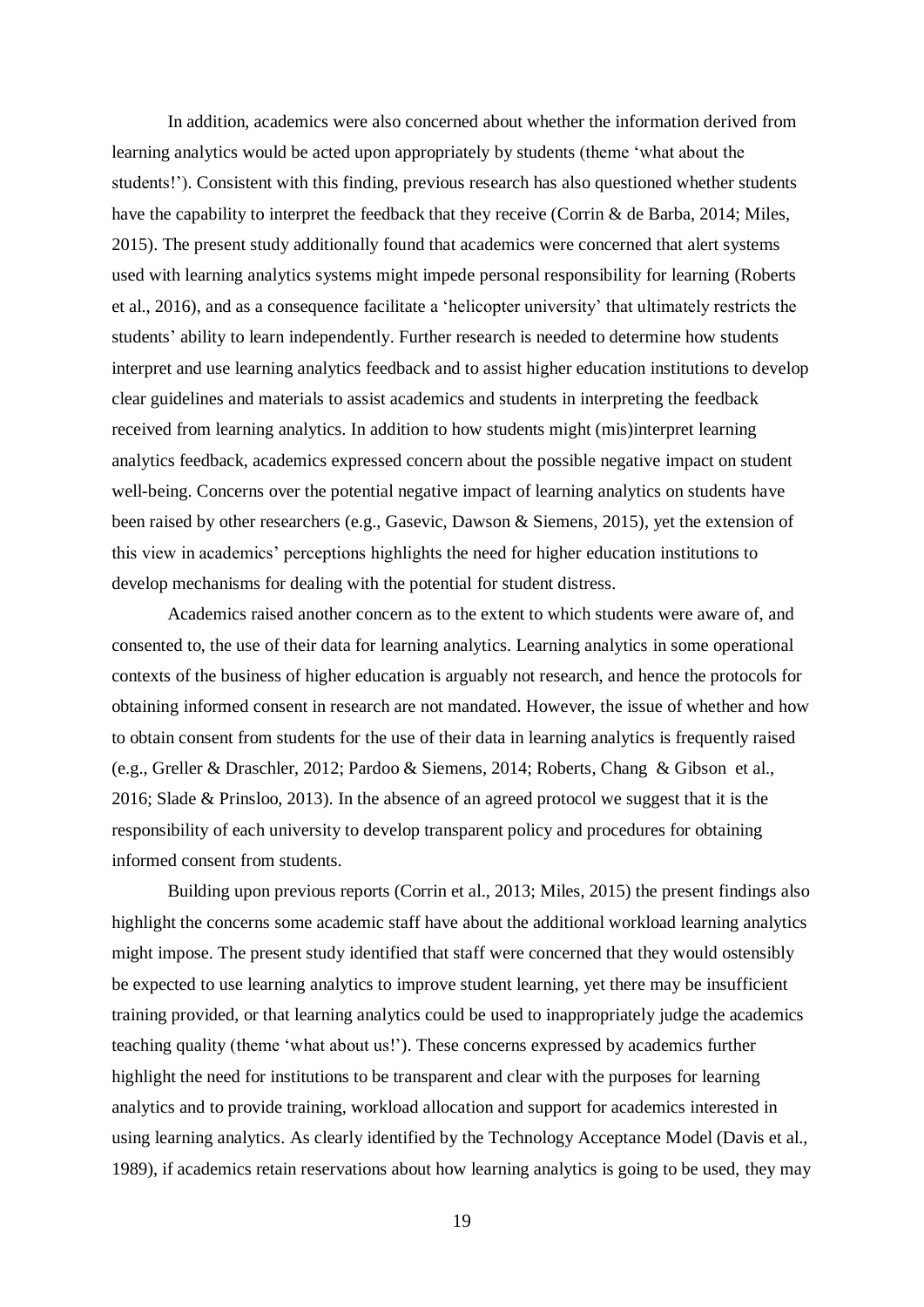not readily adopt or integrate learning analytics in their own teaching practices. Encouragingly, despite these reservations, the majority of academics indicated their interest in the further development of learning analytics and supported academic and student engagement in this process (theme 'Let's move forward together'), which is promising for the implementation of learning analytics.

## **4.1 Limitations**

The findings from our research should be interpreted within the context of the study. First, this research was conducted with academics who are not primarily involved in learning analytics, but do have a lot of experience with blended learning. As observed by West et al. (2015), academics views could be shaped by the level of contact that they have with learning analytics. It is possible that the views reported by the academics would differ from those reported by other academics that have no experience with learning analytics or blended learning. It is also important to note that the academics involved in the focus groups were primarily from a health sciences faculty, although the focus group with Academy Fellows included academics from across the university. It is possible that the differences in teaching approaches and assessment materials in other faculties could further influence perceptions regarding learning analytics. Future research across disciplines is required to understand disciplinary differences in academic attitudes towards learning analytics.

It may also be informative for future research to explore academic perceptions of various learning analytics systems, such as how the data is presented and what an academic would then be required to do. Doing so would provide scope for various quantitative paradigms that could help determine the best way a higher education institution displays learning analytics for academic staff.

# **4.2 Summary and Application of Findings**

Viewing the introduction of learning analytics through a Technology Acceptance Model, the findings from this research indicate the importance of understanding the drivers of intention to use, such as perceived usefulness or perceived ease of use, may influence the adaptation and implementation of technology systems such as learning analytics. Academics appreciated the potential benefits of learning analytics to student learning and their own teaching practices, these positive beliefs or attitudes could indicate that academics would be more likely to adopt learning analytics. However, these positive beliefs were tempered by reservations about how learning analytics might impact on student learning, result in 'helicopter' teaching, and could ultimately be misused, highlighting the importance of addressing system characteristics. The current research findings also highlight the need for the university to focus on 'facilitating conditions' when implementing learning analytics, with the need for transparency and clear communication between the project and technical staff implementing learning analytics and academics as priorities.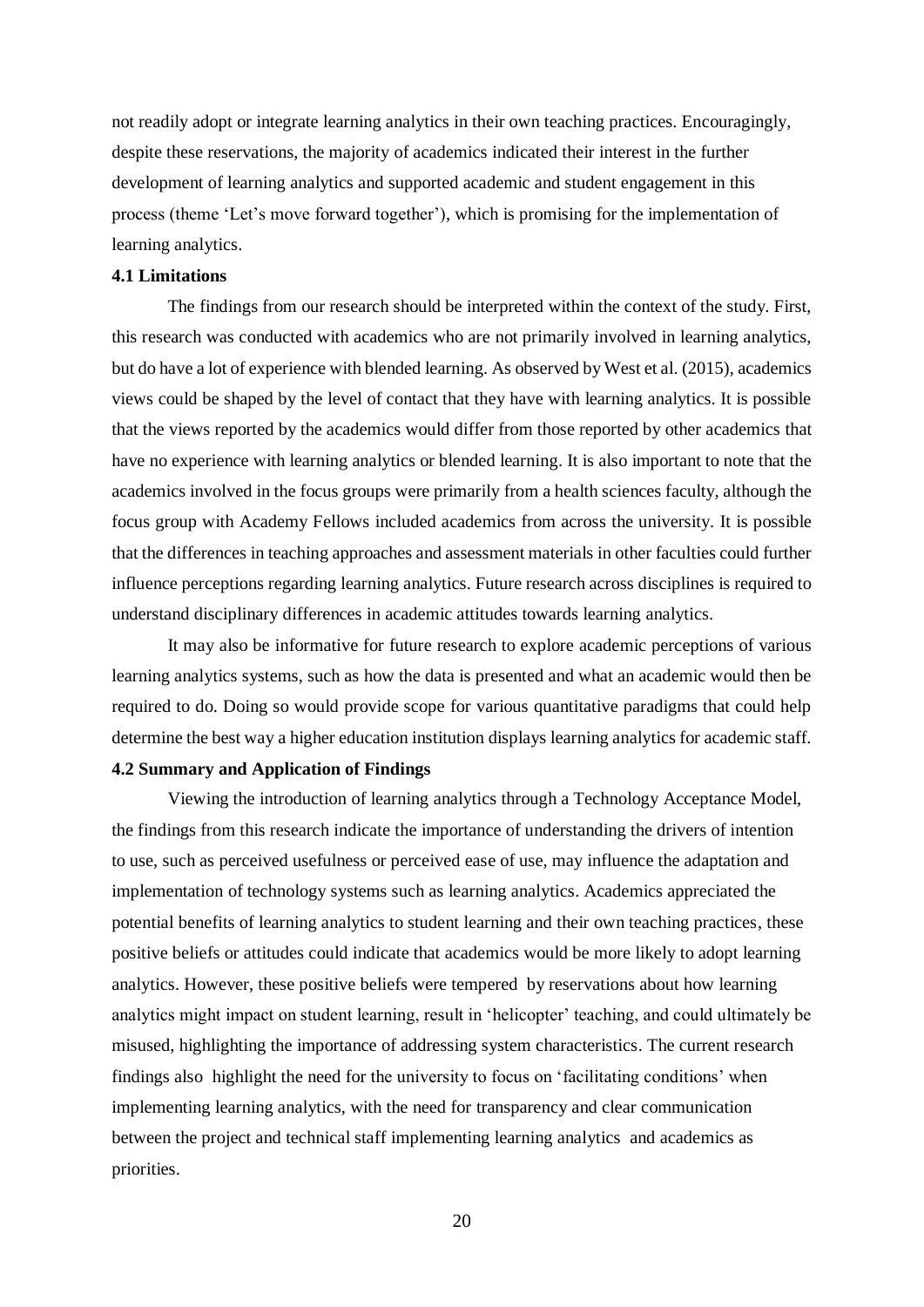The findings highlight the need to engage academics, as one of the key user groups of learning analytics, in the decision-making process when developing and implementing learning analytics initiatives. Whilst there are no quick solutions to the development of policies and procedures that address the concerns held by academics, one of the first points that should be addressed is the involvement of academics in the decision making process. This is consistent with previous requests that students, as another key stakeholder in learning analytics, should be involved in the decision making process (Beattie et al., 2014; Prinsloo & Slade, 2014; Roberts et al., 2016; Slade & Prinsloo, 2013). The involvement of academics as key stakeholders is important to develop institutional procedures and policies that are actionable within the higher education context. One way that universities can accomplish this is by including academics in learning analytics working parties, with responsibility to both provide input into decisions and distribute information to the wider academic community. By communicating clearly to other academics what decisions are being made and the rationale behind these decisions, and also providing an opportunity to raise concerns back to the working party would likely improve the acceptability of learning analytics within higher education. We hope that our findings stimulate further research and encourage higher education institutions to explore the perceptions of key stakeholders and use that information to develop clear policies and procedures that are acceptable to all involved.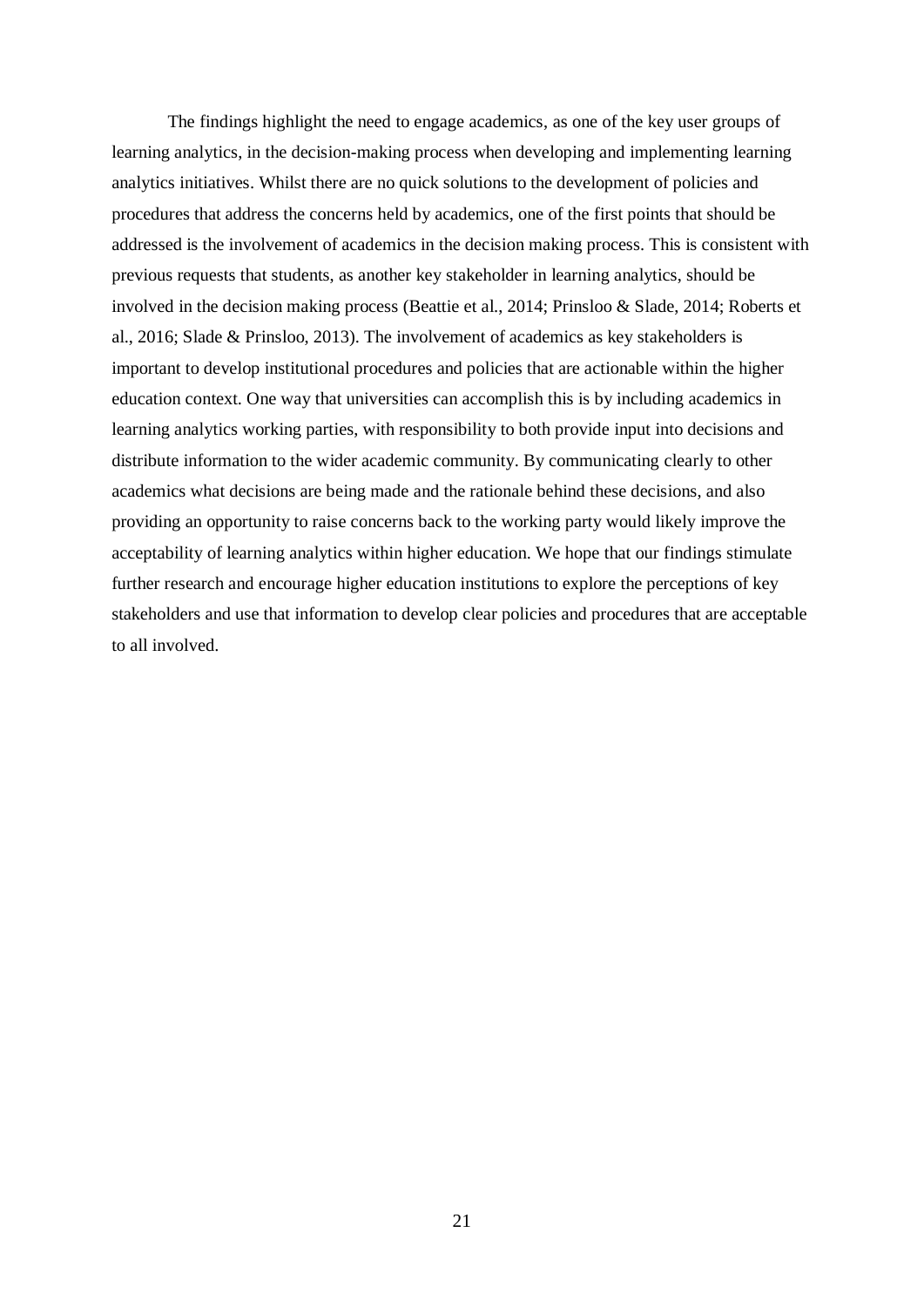| $\mathbf 1$    | <b>References</b>                                                                                  |
|----------------|----------------------------------------------------------------------------------------------------|
| $\overline{2}$ | Adams, D. A., Nelson, R. R., & Todd, P. A. (1992). Perceived usefulness, ease of use, and usage    |
| 3              | of information technology: A replication. MIS Quarterly, 16, 227–247.                              |
| 4              | Arnold, K. E., & Pistilli, M. D. (2012). Course signals at Purdue: Using learning analytics to     |
| 5              | increase student success. Paper presented at the Proceedings of the 2nd international              |
| 6              | conference on learning analytics and knowledge. Retrieved from                                     |
| $\overline{7}$ | http://s3.amazonaws.com/                                                                           |
| 8              | Atif, A., Bilgin, A., & Richards, D. (2015). Student preferences and attitudes to the use of early |
| 9              | alerts. Paper presented at Twenty-first Americas Conference on Information Systems,                |
| 10             | Puerto Rico. Retrieved from                                                                        |
| 11             | http://aisel.aisnet.org/cgi/viewcontent.cgi?article=1297&context=amcis2015                         |
| 12             | Beattie, S., Woodley, C., & Souter, K. (2014). Creepy analytics and learner data rights. In B.     |
| 13             | Hegarty, J. McDonld, & S. K. Loke (Eds.), Rhetoric and reality: Critical perspectives on           |
| 14             | educational technology. Proceedings ascilite (pp. 421-425). Retrieved from                         |
| 15             | http://www.ascilite.org/conferences/dunedin2014/files/concisepapers/69-Beattie.pdf                 |
| 16             | Castleberry, A. (2014). NVivo 10 [software program]. Version 10. QSR International; 2012.          |
| 17             | American journal of pharmaceutical education, 78(1), 25. doi: 10.5688/ajpe78125                    |
| 18             | Colvin, C., Rogers, T., Wade, A., Dawson, S., Gašević, D., Buckingham Shum, S., & Fisher, J.       |
| 19             | (2015). Student retention and learning analytics: A snapshot of Australian practices and a         |
| 20             | framework for advancement. Sydney: Australian Office for Learning and Teaching.                    |
| 21             | Retrieved from                                                                                     |
| 22             | http://www.research.ed.ac.uk/portal/files/21121591/Final_Report_190615.pdf                         |
| 23             | Corrin, L., & de Barba, P. (2014). Exploring students' interpretation of feedback delivered        |
| 24             | through learning analytics dashboards. In B. Hegarty, J. McDonld, & S. K. Loke (Eds.),             |
| 25             | Rhetoric and reality: Critical perspectives on educational technology. Proceedings                 |
| 26             | ascilite (pp. 629-433). Retrieved from                                                             |
| 27             | http://ascilite.org/conferences/dunedin2014/files/concisepapers/223-Corrin.pdf                     |
| 28             | Corrin, L., Kennedy, G., & Mulder, R. (2013). Enhancing learning analytics by understanding the    |
| 29             | needs of teachers. Electric Dreams. 30 <sup>th</sup> Ascilite Conference Proceedings 2013 (p. 201- |
| 30             | 205). Retrieved from http://ascilite.org/conferences/sydney13/program/papers/Corrin.pdf.           |
| 31             | Davis, F. D., Bagozzi, R. P., & Warshaw, P. R. (1989). User acceptance of computer technology:     |
| 32             | A comparison of two theoretical models. Management Science, 35, 982–1002.                          |
| 33             | Dede, C., Ho, A., & Mitros, P. (2016). Big data analysis in higher education: Promises and         |
| 34             | pitfalls. EDUCAUSE Review, 51(5), 22-34.                                                           |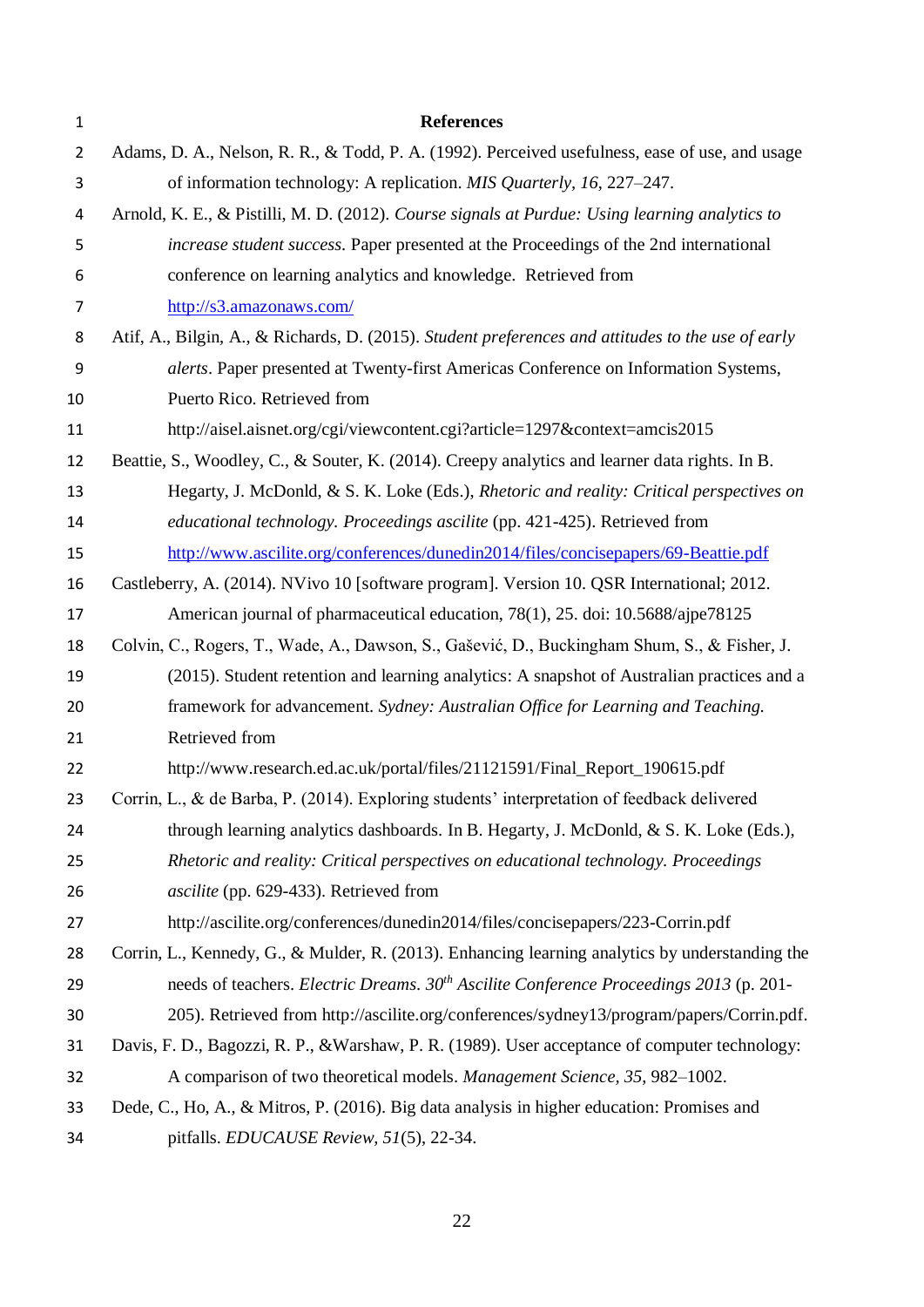| 35 | Drachsler, H., & Greller, W. (2012, April). The pulse of learning analytics understandings and       |
|----|------------------------------------------------------------------------------------------------------|
| 36 | expectations from the stakeholders. In Proceedings of the 2nd international conference on            |
| 37 | learning analytics and knowledge (pp. 120-129). ACM. Retrieved from                                  |
| 38 | http://dspace.learningnetworks.org/                                                                  |
| 39 | Draschler, H., & Greller, W. (2016, April). Privacy and analytics: It's a delicate issue a checklist |
| 40 | for trusted learning analytics. In Proceedings of the Sixth International Conference on              |
| 41 | Learning Analytics & Knowledge (pp. 89-98). ACM. doi:10.1145/2883851.2883893                         |
| 42 | Dyckhoff, A. L., Zielke, D., Bültmann, M., Chatti, M. A., & Schroeder, U. (2012). Design and         |
| 43 | implementation of a learning analytics toolkit for teachers. Educational Technology $\&$             |
| 44 | Society, 15(3), 58-76.                                                                               |
| 45 | de Freitas, S., Gibson, D., Du Plessis, C., Halloran, P., Williams, E., Ambrose, M.,  Arnab, S.      |
| 46 | (2015). Foundations of dynamic learning analytics: Using university student data to                  |
| 47 | increase retention. British Journal of Educational Technology, 46, 1175-1188.                        |
| 48 | doi:10.1111/bjet.12212                                                                               |
| 49 | Gašević, D., Dawson, S., & Siemens, G. (2015). Let's not forget: Learning analytics are about        |
| 50 | learning. TechTrends, 59(1), 64-71. doi:10.1007/s11528-014-0822-x                                    |
| 51 | Guest, G., Namey, E., & McKenna, K. (2016). How many focus groups are enough? Building an            |
| 52 | evidence base for nonprobability sample sizes. Field Methods. 28, 1-20.                              |
| 53 | doi:10.1177/1525822x16639015                                                                         |
| 54 | Greller, W., & Drachsler, H. (2012). Translating learning into numbers: A generic framework for      |
| 55 | learning analytics. Educational Technology & Society, 15(3), 42-57. Retrieved from                   |
| 56 | http://www.jstor.org/stable/jeductechsoci.15.3.42                                                    |
| 57 | Kerly, A., Ellis, R., & Bull, S. (2008). CALMsystem: A conversational agent for learner              |
| 58 | modelling. Knowledge-Based Systems, 21(3), 238-246. doi:10.1016/j.knosys.2007.11.015                 |
| 59 | Kosba, E., Dimitrova, V., & Boyle, R. (2005, July). Using student and group models to support        |
| 60 | teachers in web-based distance education. In <i>International Conference on User Modeling</i>        |
| 61 | (pp. 124-133). Springer Berlin Heidelberg.                                                           |
| 62 | Kregor, G., Breslin, M., & Fountain, W. (2012). Experience and beliefs of technology users at an     |
| 63 | Australian university: Keys to maximising e-learning potential. Australasian Journal of              |
| 64 | Educational Technology, 28, 1382-1404. doi:10.14742/ajet.777                                         |
| 65 | Lawson, C., Beer, C., Rossi, D., Moore, T., & Fleming, J. (2016). Identification of "at risk"        |
| 66 | students using learning analytics: The ethical dilemmas of intervention strategies in a              |
| 67 | higher education institution. <i>Educational Technology Research and Development</i> , 64(5),        |
| 68 | 957-968. doi:10.1007/s11423-016-9459-0                                                               |
| 69 | Lincoln, Y. S. & Guba, E. (1985). Naturalistic enquiry. Beverly Hills, CA: Sage.                     |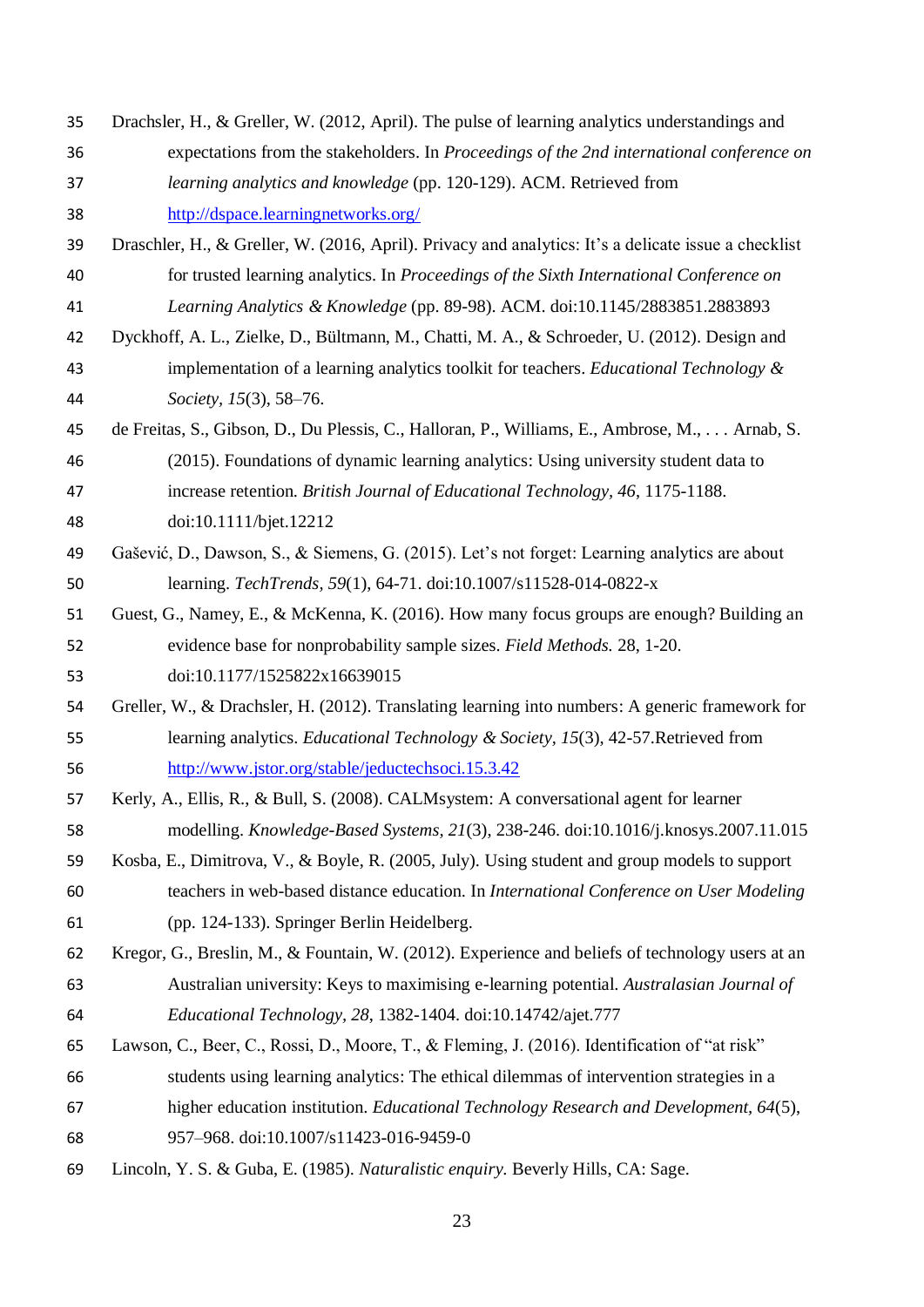- Miles, C. (2015, June). Australian university teachers' engagement with learning analytics: Still early days. In EdMedia: World Conference on Educational Media and Technology (Vol. 72 2015, No. 1, pp. 108-108).
- Pardo, A., & Siemens, G. (2014). Ethical and privacy principles for learning analytics. *British Journal of Educational Technology, 45*, 438-450. doi:10.1111/bjet.12
- Prinsloo, P., & Slade, S. (2014). Educational triage in open distance learning: Walking a moral tightrope. *The International Review of Research in Open and Distributed Learning, 15*(4), 306-331. doi:10.19173/irrodl.v15i4.1881
- Prinsloo, P., & Slade, S. (2017). An elephant in the learning analytics room the obligation to act. In *LAK'17 Proceedings of the Seventh International Learning Analytics and Knowledge Conference* (pp. 46-65). ACM. doi:10.1145/3027385.3027406
- Reed, P. (2014). Staff experience and attitudes towards technology enhanced learning initiatives in one Faculty of Health & Life Sciences. *Research in Learning Technology*, *22*.

doi:10.3402/rlt.v22.22770

- Reed, P. (2012). Awareness, attitudes and participation of teaching staff towards the open content movement in one university. *Research in Learning Technology*, *20,* . doi:10.3402/rlt.v20i0.18520
- Reimers, G., Neovesky, A., & der Wissenschaften, A. (2015). *Student Focused Dashboards.* Paper presented at the 7th International Conference on Computer Supported Education.

Retrieved from http://s3.amazonaws.com

- Roberts, L. D., Howell, J. A., & Seaman, K. (2017, online first) Give me a customizable dashboard: Personalized learning analytics dashboards in higher education. *Technology,*
- *Knowledge and Learning.* doi: doi:10.1007/s10758-017-9316-1
- Roberts, L. D., Howell, J. A., Seaman, K., & Gibson, D. C. (2016). Student Attitudes toward Learning Analytics in Higher Education:"the fitbit version of the learning world".

*Frontiers in Psychology*, 7:1959. doi:10.3389/fpsyg.2016.01959 .

- Roberts, L., Chang, V., & Gibson, D. (2016). Ethical considerations in adopting a university- and system-wide approach to data and learning analytics. In B. Kei Daniel (Ed.). *Big data and learning analytics in higher education* (pp. 89-108). Switzerland: Springer.
- Santos, J. L., Verbert, K., Govaerts, S., & Duval, E. (2013). Addressing learner issues with
- StepUp!: An evaluation. *Paper presented at the Proceedings of the Third International*
- *Conference on Learning Analytics and Knowledge.*Retrieved from
- https://lirias.kuleuven.be/bitstream/123456789/396691/1/lak-santos-final.pdf